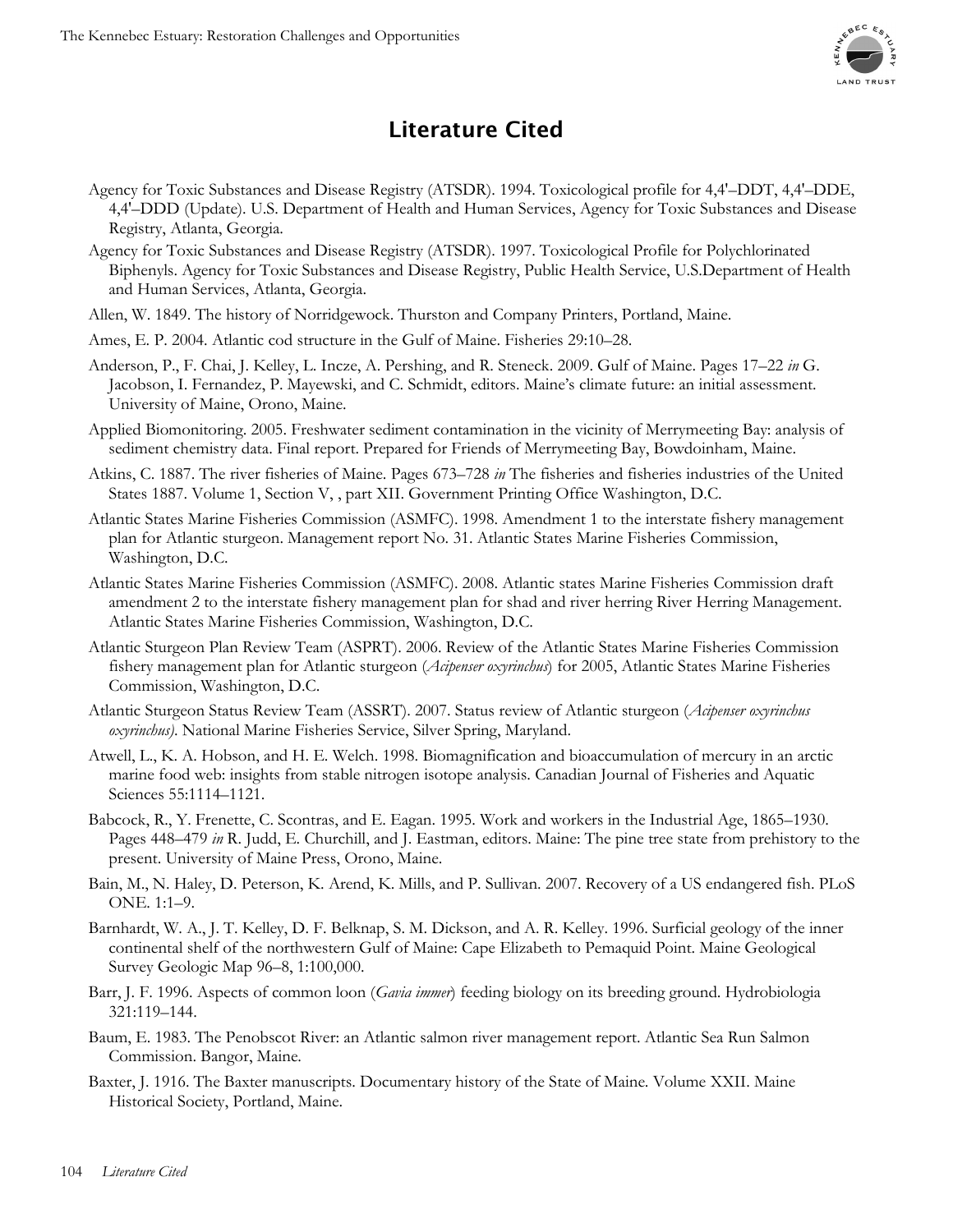

Becker, G. 1983. Fishes of Wisconsin. University of Wisconsin Press, Madison.

- Belknap, D., J. Kelley, and A. Gontz. 2002. Evolution of the glaciated shelf and coastline of the Northern Gulf of Maine, USA. Journal of Coastal Research 36:37–55.
- Bigelow, H., and W. Schroeder. 1953. Fishes of the Gulf of Maine. U.S. Fish and Wildlife Service Fishery Bulletin #74. Volume 53. Washington, D.C.
- Bindoff, N., and J. Willebrand. 2007. Observations: oceanic climate change and sea level. Pages 385–433 *in* S. Solomon, Q. Dahe, and M. Manning, editors. Climate change 2007: the physical science basis. Cambridge University Press, Cambridge, United Kingdom.
- Blus, L. J. 2003. Organochlorine pesticides. Pages 313–339 *in* D. J. Hoffman, B. A. Rattner, G. A. Burton, and J. Cairns, editors. Handbook of ecotoxicology. Second edition. Lewis Publishers. Boca Raton, Florida.
- Boesch, D. F. 2002. Challenges and opportunities for science in reducing nutrient over–enrichment of coastal ecosystems. Estuaries 25:744–758.
- Boudou, A., and F. Ribeyre. 1985. Experimental study of trophic contamination of *Salmo gairdneri* by two mercury compounds—HgCl<sub>2</sub> and CH<sub>3</sub>HgCl—analysis at the organism and organ levels. Water, Air, and Soil Pollution 26:137–148.
- Boyer, E., C. Goodale, N. Jaworski, and R. Howarth. 2002. Anthropogenic nitrogen sources and relationships to riverine nitrogen export in the northeastern U.S.A. Biogeochemistry 57:137–169.
- Brennan, W., R. Hovey, R. Nivison, C. Stanwood, and J. Warren. 1931. Survey and report of river and stream conditions in the state of Maine. Committee of the Paper Manufacturers of the State of Maine.
- Bricker, S., W. Longstaff, W. Dennison, A. Jones, K. Boicourt, C. Wicks, and J. Woerner. 2007. Effects of nutrient enrichment in the nation's estuaries: a decade of change. National Oceanic and Atmospheric Administration Coastal Ocean Program decision analysis series No. 26. National Oceanic and Atmospheric Administration, National Centers for Coastal Ocean Science, Silver Springs, Maryland.
- Bridges, T. S., D. W. Moore, P. Landrum, J. Neff, and J. Cura. 1996. Summary of a workshop on interpreting bioaccumulation data collected during regulatory evaluations of dredged material. Miscellaneous Paper D–96–1, U.S. Army Engineer Waterways Experiment Station, Vicksburg, Mississippi.
- Brown, M. 2003. 2002 Brunswick fishway report. Maine Department of Marine Resources, Augusta, Maine.
- Brown, M. 2004. 2003 Brunswick fishway report. Maine Department of Marine Resources, Augusta, Maine.
- Brown, M., A. Kahnle, and K. Hattala. 2007. Status of American shad stocks in Maine in Stock Assessment Report No. 07–01 (supplement) of the Atlantic States Marine Fisheries Commission American Shad Stock Assessment Report for Peer Review. Volume II. Atlantic States Marine Fisheries Commission, Washington D.C.
- Brown, M., and J. Valliere. 2005. 2004 Brunswick fishway report. Maine Department of Marine Resources, Augusta, Maine.
- Brown, M., J. Maclaine, and L. Flagg. 2006. Anadromous alosid restoration in the Androscoggin River watershed. Maine Department of Marine Resources, Augusta, Maine.
- Buckley, J. 1989. Species profiles: life histories and environmental requirements of coastal fishes and invertebrates. Rainbow smelt. United States Fish and Wildlife Service Biological Report to the United States Army Corps of Engineers. TR EL–82–4. United States Fish and Wildlife Service, Washington, D.C.
- Budy, P., G. Thiede, N. Bouwes, C. Petrosky, and H. Schaller. 2002. Evidence linking delayed mortality of Snake River salmon to their earlier hydrosystem experience. North American Journal of Fisheries Management 22:35– 51.
- Burton, M. 2007. Alternative stable states and food web structure in the Merrymeeting Bay estuary, Maine: an honors project for the Department of Biology. Bowdoin College, Brunswick, Maine.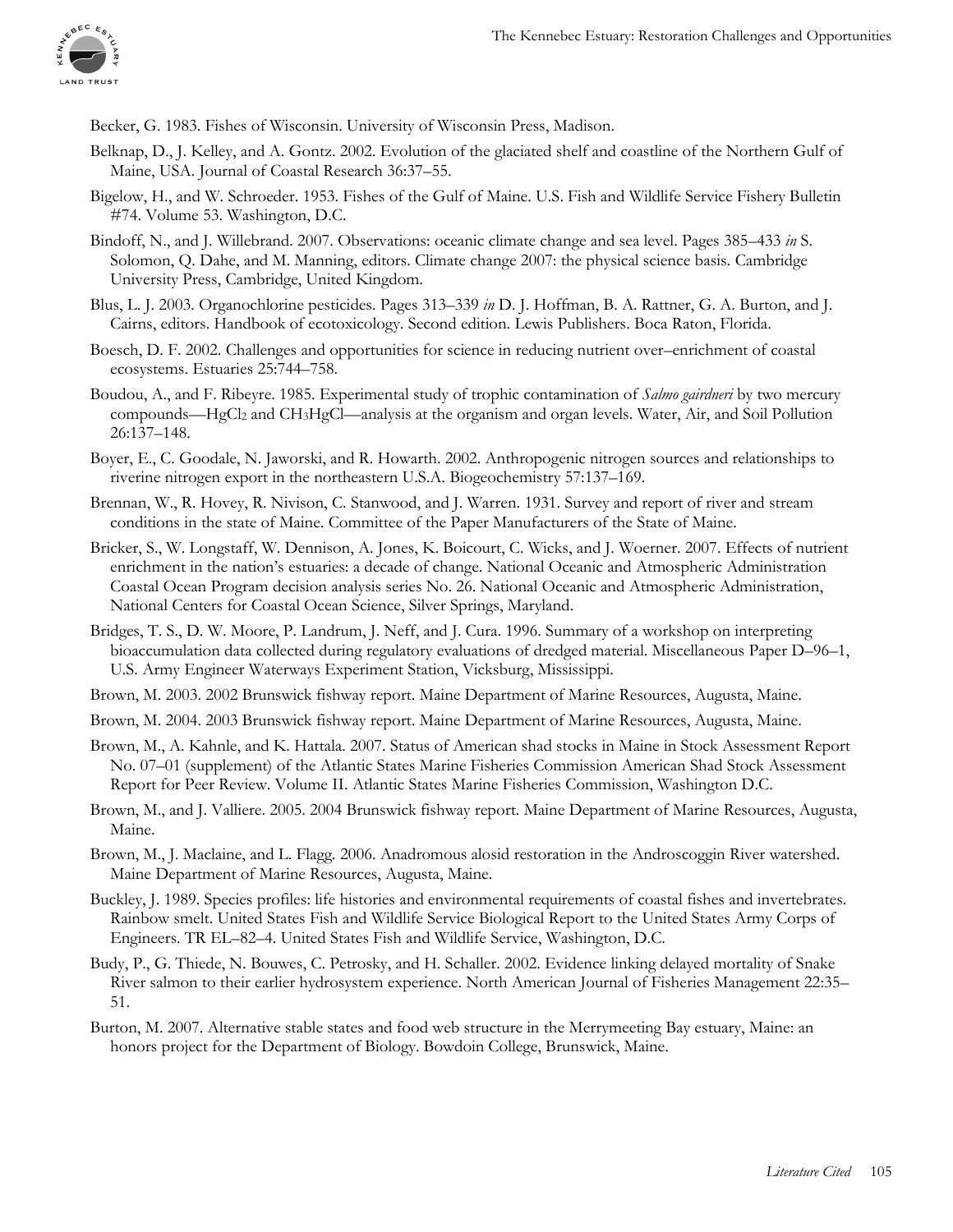

- Campo, K., S. Flanagan, and K. Robinson. 2003. Water quality of selected rivers in the New England coastal basins (Maine, Massachusetts, New Hampshire, Rhode Island), 1998–2000: United States Geological Survey Water Resources Investigations Report 03–4210. United States Geological Survey, Washington D.C.
- Canadian Council of Ministers of the Environment (CCME). 2003. Canadian water quality guidelines for the protection of aquatic life: Inorganic mercury and methylmercury. In Canadian environmental quality guidelines, 1999. Canadian Council of Ministers of the Environment, Winnipeg.
- Carlowicz, M., and L. Lippsett. 2008. Researchers successfully forecast 2008 red tide. Woods Hole Oceanographic Institution. <www.whoi.edu/oceanus/viewArticle.do?id= 47406&sectionid = 102>. Accessed 22 October 2008.
- Caron, H. 2005. Merrymeeting Bay volunteer water quality monitoring program: an update. Water quality data collected by the Friends of Merrymeeting Bay. <http://www.friendsofmerrymeetingbay.org/cylibrary/ WQ.htm> Accessed 8 July 2008.
- Carter, V., and N. Rybicki. 1985. The effects of grazers and light penetration on the survival of transplants of *Vallisneria americana Michx*. in the tidal Potomac River, Maryland. Aquatic Botany 23:197–213.
- Carter, V., and N. Rybicki. 1990. Light attenuation and submersed macrophyte distribution in the tidal Potomac River. Estuaries 13:441–452.
- Catling, P., K. Spicer, M. Biernacki, and J. Doust. 1994. The biology of Canadian weeds. 103. *Vallisneria americana Michx*. Canadian Journal of Plant Science 74:883–897.
- Cederholm, C. J., M. D. Kunze, T. Murota, and A. Sibatani. 1999. Pacific salmon carcasses: essential contributions of nutrients and energy for aquatic and terrestrial ecosystems. Fisheries 24:6–15.
- Chambers, P., J. Culp, N. Glozier, K. Cash, F. Wrona, and L. Noton. 2006. Northern rivers ecosystem initiative: nutrients and dissolved oxygen—issues and impacts. Environmental Monitoring and Assessment 113:117–141.
- Chester, R. 2000. Marine Geochemistry. Second edition. Blackwell, Oxford, United Kingdom.
- Church, J. A., N. J. White, R. Coleman, K. Lambeck, and J. X. Mitrovica. 2004. Estimates of the regional distribution of sea level rise over the 1950–2000 period. Journal of Climatology 17:2609–2625.
- Coelho, J., M. Flindt, H. Jensen, A. Lillebo, and M. Pardal. 2004. Phosphorus speciation and availability in intertidal sediments of a temperate estuary: relation to eutrophication. Estuarine, Coastal, and Shelf Science 61:583–590.
- Coffin, R. P. T. 1937. Kennebec: cradle of Americans. Down East Books, Camden, Maine.
- Collette, B., and G. Klein–MacPhee. 2002. Rainbow smelt. Pages 166–170 *in* B. Collette and G. Klein–MacPhee, editors. Bigelow and Schroeder's fishes of the Gulf of Maine. Smithsonian Institution Press, Washington, D.C.
- Connell, J. H. 1983. On the prevalence and relative importance of interspecific competition: evidence from field experiments. The American Naturalist 122:661–696.
- Connors, J., A. Myers, and B. Timson. 1982. The turbidity problem in the Eastern River, Dresden, Maine. Earth Surface Research Incorporated Geologic Consultants.
- Cooper, S. 1995. Chesapeake Bay watershed historical land use: Impact of water quality and diatom communities. Ecological Applications 5:703–723.
- Corvalan, C., S. Hales, and A. McMichael. 2005. Ecosystems and human well being: health synthesis. A report of the Millennium Ecosystem Assessment. World Health Organization, Geneva, Switzerland.
- Dadswell, M. 2006. A review of the status of the Atlantic sturgeon in Canada with comparisons to populations in the United States and Europe. Fisheries 31:218–229.
- Dadswell, M., B. Taubert, T. Squiers, D. Marchette, and J. Buckley. 1984. Synopsis of biological data on shortnose sturgeon, *Acipenser brevirostrum* LeSueur 1818. National Oceanic and Atmospheric Administration Technical Report NMFS 14. National Oceanic and Atmospheric Administration, Washington, D.C.
- D'Andrea, R., W. Reed, and K. Sage. 1975. Merrymeeting Bay: a guide to conservation of a unique resource. Report to the Maine Department of Conservation. Reed and D'Andrea, South Gardiner, Maine.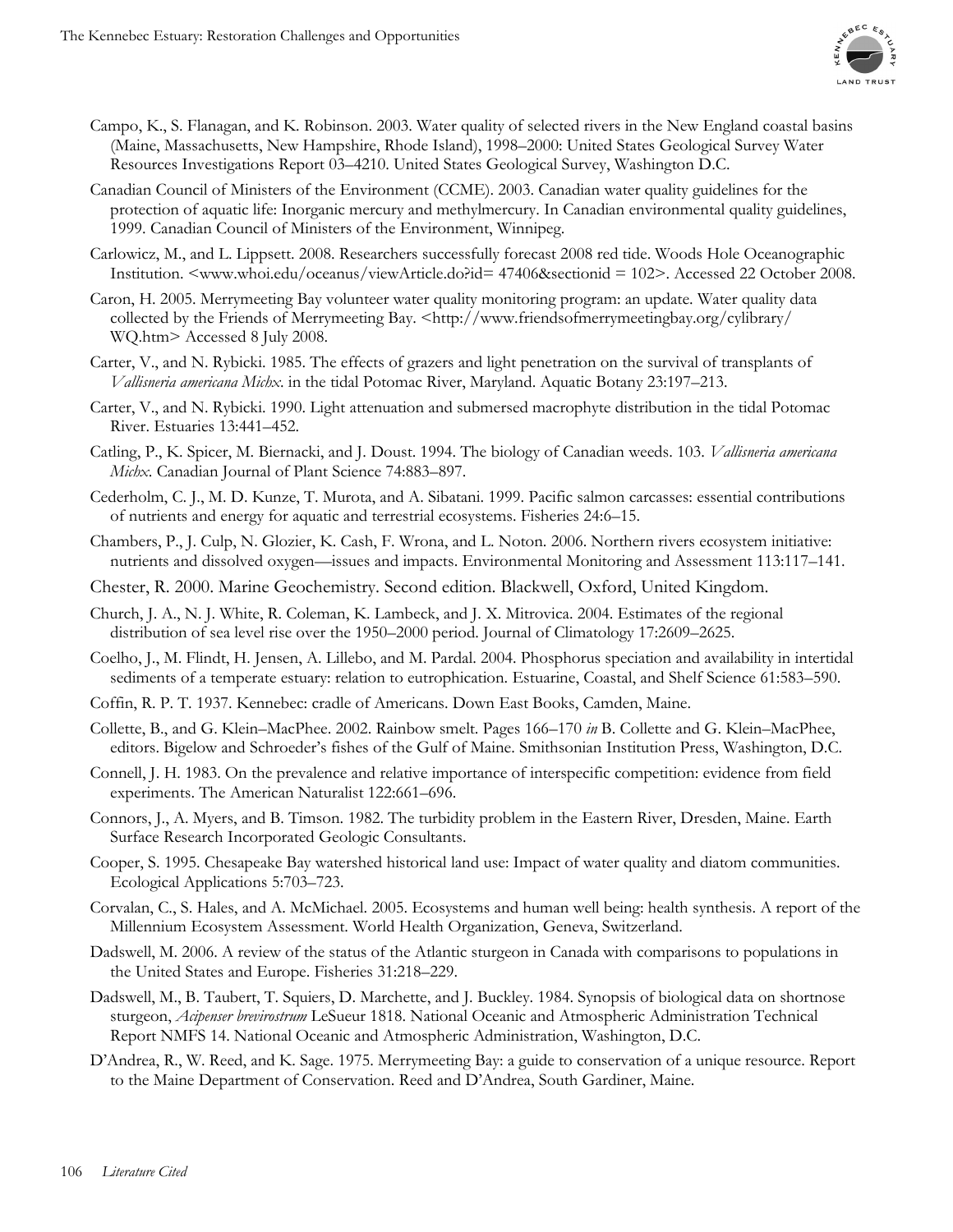

- Darnerud, P. O. 2003. Toxic effects of brominated flame retardants in man and in wildlife. Environmental International 29:841–853.
- Dayton, P. K. 1971. Competition, disturbance, and community organization: the provision and subsequent utilization of space in a rocky intertidal community. Ecological Monographs 41:351–389.
- Dill, R., C. Fay, M. Gallagher, D. Kircheis, S. Mierzykowski, M. Whiting, and T. Haines. 2002. Water quality issues as potential limiting factors affecting juvenile Atlantic salmon life stages in Maine rivers: A report to the Maine Atlantic Salmon Technical Advisory Committee Ad Hoc Committee on Water Quality.
- Donnelly, J. P., and M. D. Bertness. 2001. Rapid shoreward encroachment of salt marsh cordgrass in response to accelerated sea–level rise. Proceedings of the National Academy of Sciences of the United States 98:14218– 14223.
- Dow, R. 1972. The anadromous smelt fishery of Maine. National Fisherman June:24–29.
- Duarte, C. M. 2000. Marine biodiversity and ecosystem services: an elusive link. Journal of Experimental Marine Biology and Ecology 250:117–131.
- Durbin A, S. Nixon, and C. Oviatt. 1979. Effects of the spawning migration of the alewife, *Alosa pseudoharengus*, on freshwater ecosystems. Ecology 60:8–17.
- Egertson, C., J. Kopaska, and J. Downing. 2004. A century of change in macrophyte abundance and composition in response to agricultural eutrophication. Hydrobiologia 524:145–156.
- Electric Power Research Institute (EPRI). 1992. Fish entrainment and turbine mortality review and guidelines. Stone and Webster Environmental Services, Boston, Massachusetts.
- Environment Canada. 2004. Canada Environmental Protection Act Environmental Registry: Polybrominated diphenyl ethers. <http://www.ec.gc.ca/CEPARegistry/ documents/subs\_list/PBDE\_draft/PBDEfaq.cfm>. Accessed 3 September 2008.
- Evers, D., and P. Reaman. 1998. A comparison of mercury exposure and risk between artificial impoundments and natural lakes measured in Common Loons and their prey, 1996– 97:1997 Field Season Report. BioDiversity Research Institute, Falmouth, Maine.
- Evers, D. C., N. M. Burgess, L. Champoux, B. Hoskins, A. Major, W. Goodale, R. J. Taylor, R. Poppenga, and T. Daigle. 2005. Patterns and interpretation of mercury exposure in freshwater avian communities in northeastern North America. Ecotoxicology 14:193–221.
- Fassett, N. 1928. The vegetation of the estuaries of Northeastern North America. Proceedings of the Boston Society of Natural History 39:73–130.
- Fay, C., M. Bartron, S. Craig, A. Hecht, J. Pruden, R. Saunders, T. Sheehan, and J. Trial. 2006. Status review for anadromous Atlantic salmon (*Salmo salar*) in the United States. National Marine Fisheries Service and United States Fish and Wildlife Service Joint Publication. Gloucester, Massachusetts.
- Fay, C., R. Neves, and G. Pardue. 1983. Species profiles: Life histories and environmental requirements of coastal fishes and invertebrates mid–Atlantic) alewife/blueback herring. United States Fish and Wildlife Service, Division of Biological Services Report No. FWS/OBS–82/11.9, and United States Army Corps of Engineers Report No. TR EL–82–4, Washington, D.C.
- Federal Energy Regulatory Commission (FERC). 1997. Final Environmental Impact Statement Lower Penobscot River Basin. Federal Energy Regulatory Commission, Washington, D.C.
- Federal Writers Project. 1937. American guide series: Maine a guide 'Down East'. Houghton Mifflin, Boston, Massachusetts.
- Fenster, M., and D. FitzGerald. 1996. Morphodynamics, stratigraphy, and sediment transport patterns of the Kennebec River estuary, Maine. Sedimentary Geology 107:99–120.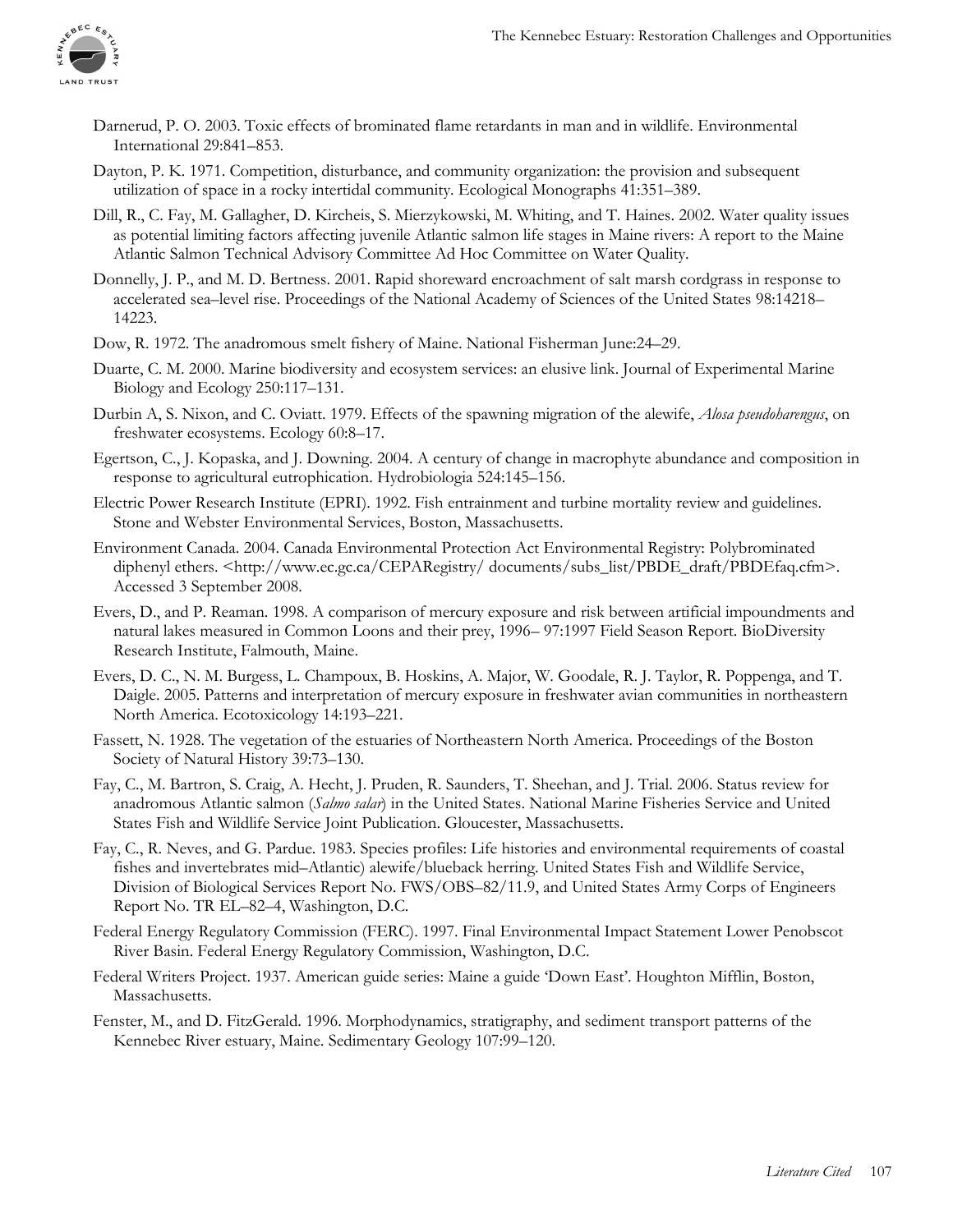

- Fenster, M., D. Fitzgerald, , Belknap, D., Knisley, B., Gontz, A., and I. Buynevich. 2005. Controls on estuarine sediment dynamics in Merrymeeting Bay, Kennebec River estuary, Maine, USA. Pages 173–194 in D. Fitzgerald and J. Knight, editors. High resolution morphodynamics and sedimentary evolution of estuaries. New York, New York.
- Fernandes, S. 2008. Population demography, distribution, and movement patterns of Atlantic and shortnose sturgeons in the Penobscot River Estuary, Maine. Thesis, University of Maine, Orono, Maine.
- Fernandez, I., G. Jacobson, S. Jain, K. Maasch, P. Mayeski, and S. Norton. 2009. Maine's climate yesterday, today and tomorrow. Pages 9–15 in G. Jacobson, I. Fernandez, P. Mayewski, and C. Schmidt, editors. Maine's climate future: an initial assessment. University of Maine, Orono, Maine.
- FitzGerald, D., I. Buynevich, M. Fenster, and P. McKinlay. 2000. Sand dynamics at the mouth of a rock bound, tide–dominated estuary. Sedimentary Geology 107:99–210.
- Flagg, L. 1988. Androscoggin River anadromous fish restoration program results 1983–1987. Maine Department of Marine Resources, Augusta, Maine.
- Flagg, L., and T. Squiers. 1992. Restoration of striped bass to the Kennebec River in the state of Maine, U.S.A. Maine Department of Marine Resources, Augusta, Maine.
- Flagg, L., T. Squiers, and L. Austin. 1976. American shad management plan. Maine Department of Marine Resources, segment completion report. Project # 5/ AFSC–13/FWAC–2–22 & 24. Maine Department of Marine Resources, Augusta, Maine.
- Flagg, L., T. Squiers, and L. Austin. 1976. American shad management plan. Maine Department of Marine Resources segment completion report. Section 5 completion report project # AFSC–13/FWAC–2. Maine Department of Marine Resources, Augusta, Maine.
- Flagg, L., T. Squiers, and L. Austin. 1987. Striped bass management plan. Maine Department of Marine Resources segment completion report. Project # AFSC–13/FWAC–2–24. Maine Department of Marine Resources, Augusta, Maine.
- Fluharty, D. 2000. Habitat protection, ecological issues, and implementation of the Sustainable Fisheries Act. Ecological Applications 10:325–337.
- Fogarty, M., L. Incze, R. Wahle, D. Mountain, A. Robinson, A. Pershing, K. Hayhoe, A. Richards, and J. Manning. 2007. Potential climate change impacts on marine resources of the northeastern United States. Northeast Climate Impacts Assessment, Union of Concerned Scientists, Cambridge, Massachusetts.
- Foster, D. R. 1992. Land–use history (1730–1990) and vegetation dynamics in central New England, USA. Journal of Ecology 80:753–772.
- Foster, D., G. Motzkin, and B. Slater. 1998. Land–use history as long–term broad–scale disturbance: Regional forest dynamics in central New England. Ecosystems 1:96–119.
- Foster, N., and C. Atkins. 1869. Reports of the Commissioners of Fisheries of the State of Maine for the years 1867 and 1868. Owen & Nash, Augusta, Maine.
- Friedland, K. D., D. G. Reddin, and M. Castonguay. 2003. Ocean thermal conditions in the post–smolt nursery of North American Atlantic salmon. ICES Journal of Marine Science 60:343–355.
- Frumhoff, P. C., J. J. McCarthy, J. M. Melillo, S. C. Moser and D. J. Wuebbles. 2007. Confronting climate change in the U.S. Northeast: science, impacts, and solutions. Synthesis report of the Northeast Climate Impacts Assessment, Union of Concerned Scientists, Cambridge, Massachusetts.
- Galloway, J. N., F. J. Dentener, D. G. Capone, E. W. Boyer, R. W. Howarth, S. P. Seitzinger, G. P. Asner, C. C. Cleveland, P. A. Green, E. A. Holland, D. M. Karl, A. F. Michaels, J. H. Porter, A. R. Townsend, and C. J. Vörösmarty. 2004. Nitrogen cycles: past, present, and future. Biogeochemistry 70:153–226.
- Garman, G. C., and S. A. Macko. 1998. Contribution of marine–derived organic matter to an Atlantic coast, freshwater, tidal stream by anadromous clupeid fishes. Journal of the North American Benthological Society 17:277–285.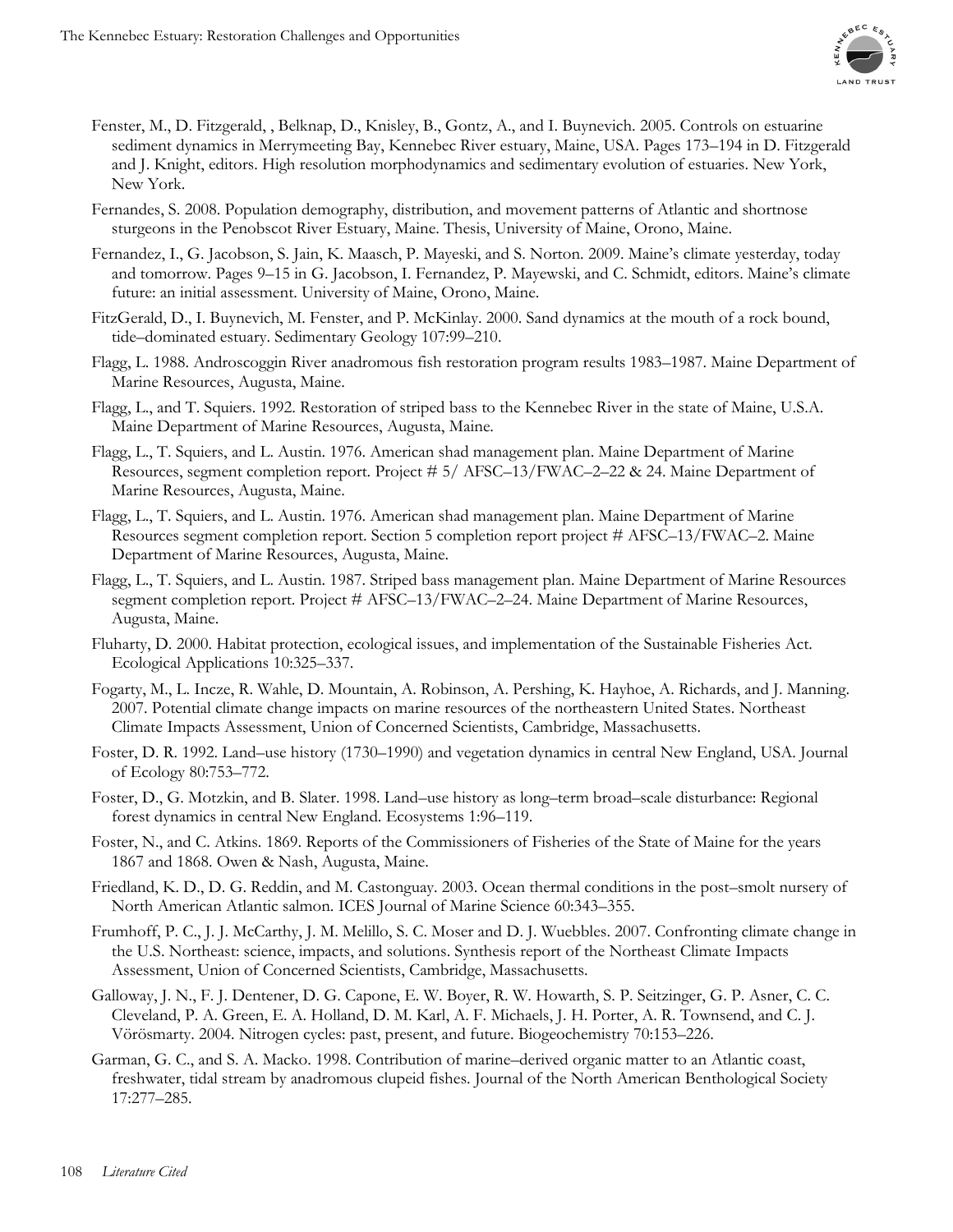

- Gehrels, W. R., D. Belknap, S. Black, and R. M. Newnham. 2002. Rapid sea–level rise in the Gulf of Maine, USA, since AD 1800. The Holocene 12:383–389.
- Gilbert, C. 1989. Species profiles: Life histories and environmental requirements of coastal fishes and invertebrates Mid–Atlantic Bight—Atlantic and shortnose sturgeons. United States Fish and Wildlife Service Biological Report 8211.122 and United States Army Corp of Engineers TR EL–82–4. United States Fish and Wildlife Service and United States Army Corp of Engineers, Washington, D.C.
- Glenn, R. P., and T. L. Pugh. 2006. Epizootic shell disease in American lobster (*Homarus americanus*) in Massachusetts coastal waters: Interactions of temperature, maturity, and intermolt duration. Journal of Crustacean Biology 26:639–645.
- Glick, P., A. Staudt, and D. Inkley. 2007. The Chesapeake Bay and global warming: A paradise lost for hunters, anglers, and outdoor enthusiasts? National Wildlife Federation, Reston, Virginia.
- Goodale, W. 2008. Preliminary findings of contaminant screening of Maine bird eggs: 2007 Field Season. BioDiversity Research Institute, Gorham, Maine.
- Gorbi, G., M. G. Corradi, M. Invidia, and M. Bassi. 2001. Light intensity influences chromium bioaccumulation and toxicity in *Scenedesmus acutus* (*Chlorophyceae*). Ecotoxicology and Environmental Safety 48:36–42.
- Grandjean, P., P. Weihe, V. W. Burse, L. L. Needham, E. Storr–Hansen, B. Heinzow, F. Debes, K. Murata, H. Simonsen, P. Ellefsen, E. Budtz–Jørgensen, N. Keiding, and R. F. White. 2001. Neurobehavioral deficits associated with PCB in 7–year–old children prenatally exposed to seafood neurotoxicants. Neurotoxicology and Teratology 23:305–317.
- Grinvalski, J. 2004. Plant dynamics in Merrymeeting Bay: An honors project for the Department of Biology. Bowdoin College, Brunswick, Maine.
- Guildford, S., and R. Hecky. 2000. Total nitrogen, total phosphorus, and nutrient limitation in lakes and oceans: is there a common relationship? Limnology and Oceanography 45:1213–1223.
- Halliwell, D. B. 2005. Introduced fish in Maine. Maine Aquatic Biodiversity Project. <http://pearl.maine.edu/ education\_resources/sg\_fish\_in\_maine.htm>. Accessed 11 September 2008.
- Hayhoe, K., C. Wake, T. G. Huntington, L. Luo, M. D. Schwartz, J. Sheffield, E. Wood, B. Anderson, J. Bradbury, A. Degaetano, T. J. Troy, and D. Wolfe. 2007. Past and future changes in climate and hydrological indicators in the U.S. Northeast. Climate Dynamics 28:381–407.
- Hickey, C. 2008. Winslow Fort Halifax dam breached. The Kennebec Journal. 18 July 2008; <http:// kennebecjournal.mainetoday.com/news/local/5243889.html>. Accessed 9 Sept 2008.
- Hoffman, D. J., C. P. Rice, and T. J. Kubiak. 1996. PCBs and dioxins in birds. Pages 165–207 in W. N. Beyer, G. H. Heinz and A. W. Redmon–Norwood, editors. Environmental contaminants in wildlife–interpreting tissue concentrations. Lewis Publishers, Boca Raton, Florida.
- Holgate, S. J., and P. L. Woodworth. 2004. Evidence for enhanced coastal sea level rise during the 1990s. Geophysical Research Letters 31:L07305.1–L07305.4
- Hooke, R., A. Kelley, H. Borns, G. Jacobson, B. Robinson, and D. Sanger. 2006. Glacial and archeological features of the Penobscot Lowland, Central Maine. A guidebook prepared for the 69th annual conference of the Northeastern Friends of the Pleistocene, June 2–4, 2006, Orono, Maine.
- Howarth, R., and R. Marino. 2006. Nitrogen as the limiting nutrients for eutrophication in coastal marine ecosystems: evolving views over three decades. Limnology and Oceanography 51:364–376.
- Howarth, R., E. Boyer, W. Pabich, and J. Galloway. 2002. Nitrogen use in the United States from 1961–2000 and potential future trends. Ambio 31:88–96.
- Hummel, H., A. W. Fortuin, L. De Wolf, and A. Meijboom. 1988. Mortality of intertidal benthic animals after a period of prolonged emersion. Journal of Experimental Marine Biology and Ecology 121:247–254.
- Hunt, C., T. Loder III, and C. Vörösmarty. 2005. Spatial and temporal patterns of inorganic nutrient concentrations in the Androscoggin and Kennebec Rivers, Maine. Water, Air, and Soil Pollution 163:303–323.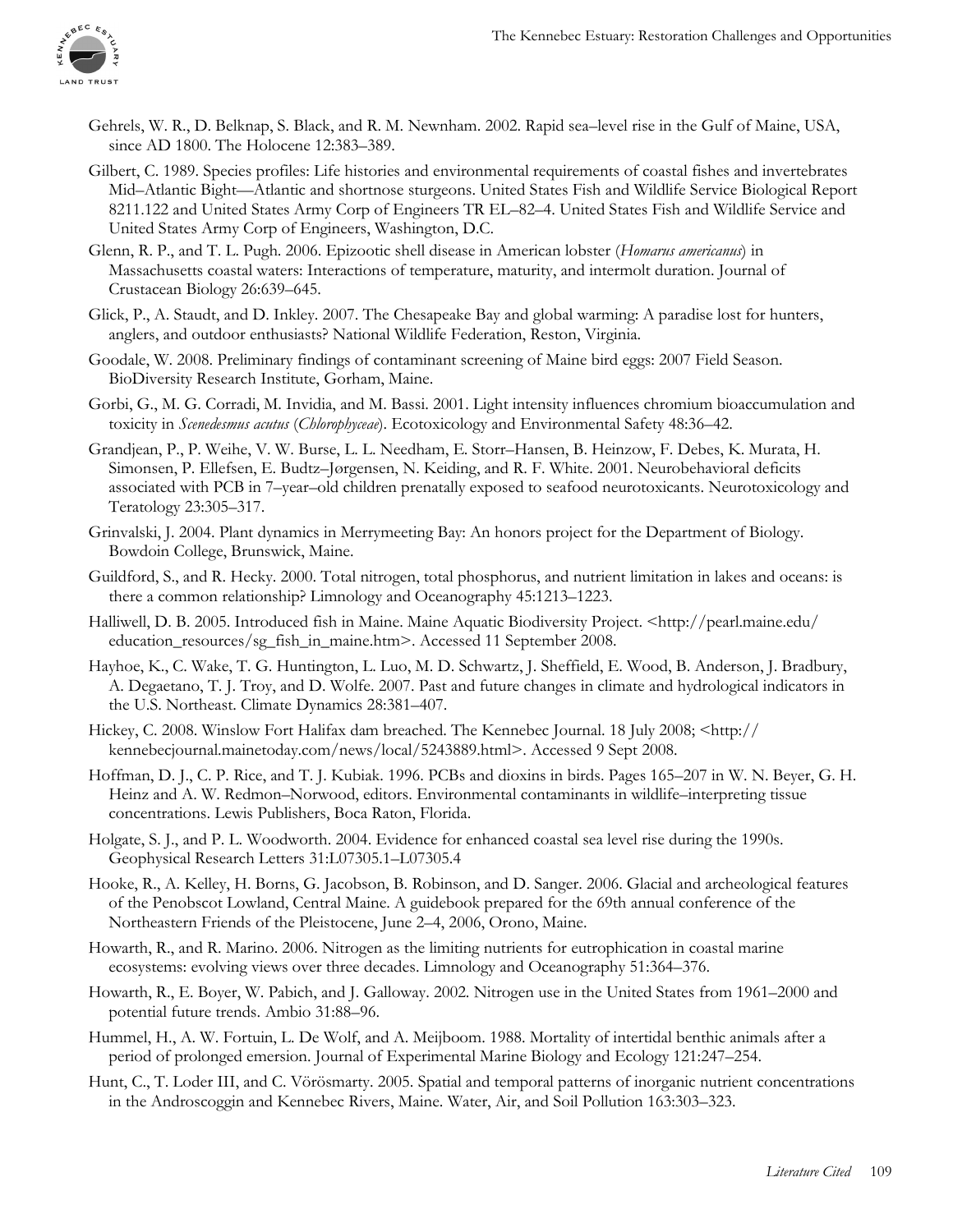

- Hutchinson, G. E. 1958. Homage to Santa Rosalina, or why are there so many different kinds of animals? American Naturalist 93:145–159.
- Intergovernmental Panel on Climate Change (IPCC). 2001. Climate change 2001: The scientific basis. Cambridge University Press, New York, New York.
- Intergovernmental Panel on Climate Change (IPCC). 2007. Climate change 2007: Impacts, adaptation and vulnerability, summary for policymakers. Cambridge University Press, Cambridge, United Kingdom.
- Jacobs, R., W. Hyatt, N. Hagstrom, E. O'Donnell, E. Schluntz, P. Howell, and D. Molnar. 2004. Trends in abundance, distribution, and growth of freshwater fishes from the Connecticut River in Connecticut 1988– 2002). American Fisheries Society Monograph 9:319–343.
- James W. Sewall Company. 2000. Aquatic and upland habitat assessment of Merrymeeting Bay. Assessment report prepared for Friends of Merrymeeting Bay, Old Town, Maine.
- Janz, D. M. and G. D. Bellward. 1996. In Ovo 2,3,7,8–Tetrachlorodibenzo–p–dioxin exposure in three avian species. 1. Effects on thyroid hormones and growth during the perinatal period. Toxicology and Applied Pharmacology 139:281–291.
- Jarman, W. M., K. A. Hobson, W. J. Sydeman, C. E. Bacon, and E. B. McLaren. 1996. Influence of trophic position and feeding location on contaminant levels in the Gulf of Farallones foodweb revealed by stable isotope analysis. Environmental Science Technology 30:654–660.
- Jessop, B. 1987. Migrating eels in Nova Scotia. Transactions of the American Fisheries Societies 116:161–170.
- Jessop, B., W. Anderson, and A. Vromans. 1983. Life–history data on alewife and blueback herring of the Saint John River, New Brunswick, 1981. Canadian Fisheries and Aquatic Sciences Data Report No. 426, New Brunswick, Canada.
- Jones, S. H., M. Chase, J. Sowles, P. Hennigar, N. Landry, P. G. Wells, G. C. H. Harding, C. Kraforst, and G. L. Brun. 2001. Monitoring for toxic contaminants in Mytilus edulis from New Hampshire and the Gulf of Maine. Journal of Shellfish Research 20:1203–1214.
- Jordan T., J. Cornwell, W. Boynton, and J. Anderson. 2008. Changes in phosphorus biogeochemistry along an estuarine salinity gradient: the iron conveyer belt. Limnology and Oceanography 53:172–184.
- Kelley, J., Dickson, S., Belknap, D., Barnhardt, W., and D. Barber. 2003. Sand volume and distribution on the paraglacial inner continental shelf of the Northwestern Gulf of Maine. Journal of Coastal Research 19:41–56.
- Kelley, J. T., S. M. Dickson, and D. Belknap. 2005. Maine's history of sea–level changes. Maine Geological Survey, Maine Department of Conservation and Department of Geological Sciences, University of Maine. <http:// www.state.me.us/doc/nrimc/ mgs/explore/ marine/facts/sealevel.htm>. Accessed 1 September 2008.
- Kennebec River Council (KRC). 1987. The fisheries resources of the Kennebec River. Discovering the Kennebec, a Kennebec River Council Report. Maine.
- Kennebec River Resource Management Plan (KRRMP). 1993. Kennebec River resource management plan: balancing hydropower generation and other uses. Final Report to the Maine State Planning Office, Augusta, Maine.
- Kircheis, F. 1994. Update on freshwater fish species reproducing in Maine. Maine Naturalist 2:25–28.
- Kirshen, P., M. Ruth, and W. Anderson. 2006. Climate's Long–term Impacts on Urban Infrastructures and Services: The case of Metro Boston. Pages 190–252 in M. Ruth, K. Donaghy, and P. H. Kirshen, editors. Climate change and variability: Local impacts and responses. Edward Elgar, Cheltenham, England.
- Kirshen, P., M. Ruth, W. Anderson, and T. R. Lakshmanan. 2004. Infrastructure systems, services and climate change: Integrated impacts and response strategies for the Boston metropolitan area. Final Report to US EPA ORD, EPA Grant Number: R.827450–01.
- Kirshen, P., C. Watson, E. Douglas, A. Gontz, J. Lee, and Y. Tian. 2008. Coastal flooding in the northeastern United States due to climate change. Mitigation and Adaptation Strategies for Global Change 13:1381–2386.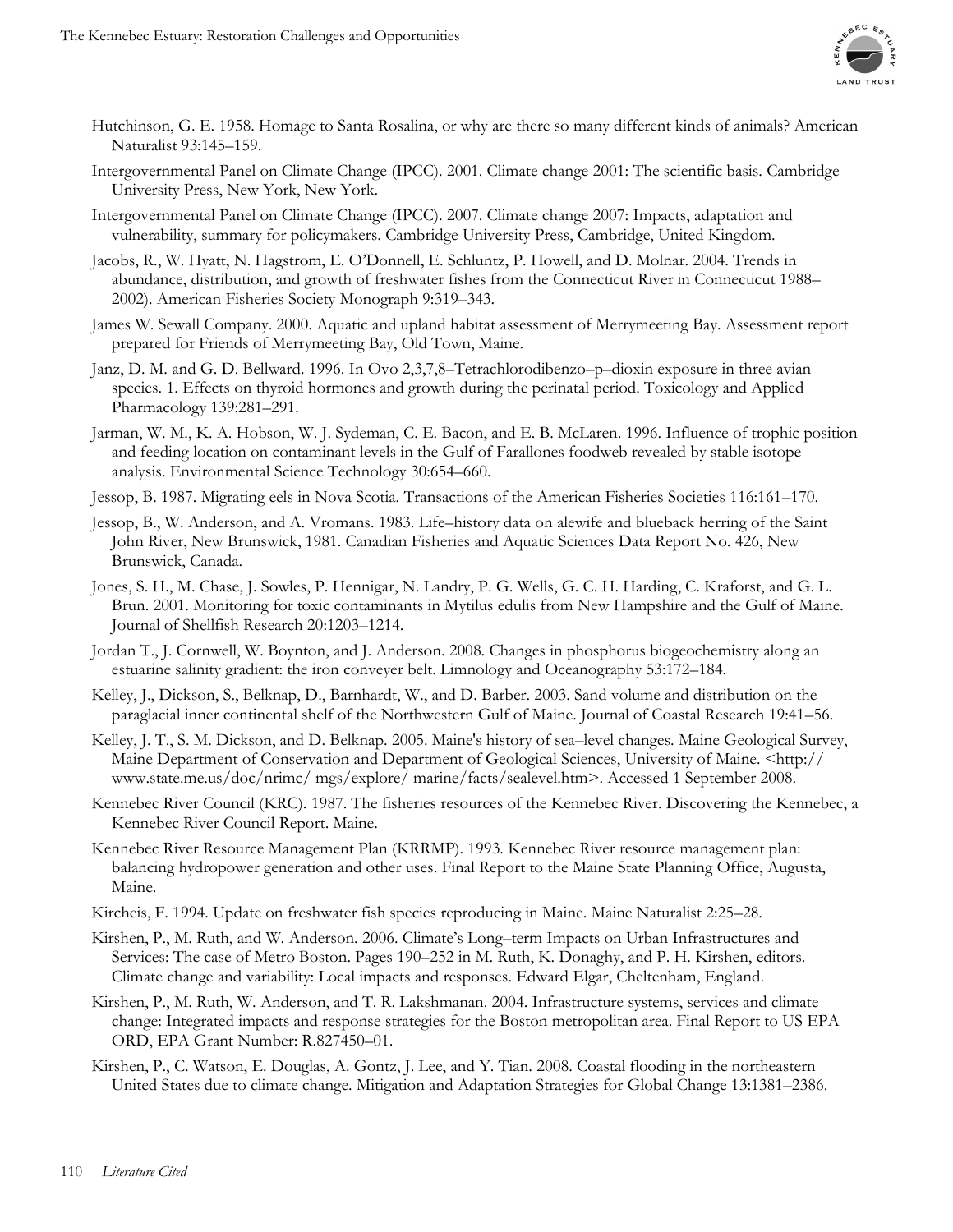

- Kistner, D., and N. Pettigrew. 2001. A variable turbidity maximum in the Kennebec Estuary, Maine. Estuaries 24:680–687.
- Kitchell, J. F., D. E. Schindler, B. R. Herwig, D. M. Post, M. H. Olson, and M. Oldham. 1999. Nutrient cycling at the landscape scale: The role of diel foraging migrations by geese at the Bosque del Apache National Wildlife Refuge, New Mexico. Limnology and Oceanography 44:828–836.
- Knutson, T. R., and R. E. Tuleya. 1999. Increased hurricane intensities with  $\text{CO}_2$ –induced warming as simulated using the GFDL hurricane prediction system. Climate Dynamics 15:503–519.
- Knutson, T. R., R. E. Tuleya, and Y. Kurihara. 1998. Simulated increase of hurricane intensities in a CO<sub>2</sub> warmed climate. Science 279:1018–1020.
- Kolpin, D. W., E. T. Furlong, M. T. Meyer, E. M. Thurman, S. D. Zaugg, L. B. Barber, and H. T. Buxton. 2002. Pharmaceuticals, hormones, and other organic wastewater contaminants in U.S. streams, 1999–2000: A national reconnaissance. Environmental Science and Technology, 36:1202–1211.
- Korschgen, C., and W. Green. 1988. American wild celery (*Vallisneria americana*): Ecological considerations for restoration. U.S. Fish and Wildlife Service, Fish and Wildlife Technical Report 19. Jamestown, ND: Northern Prairie Wildlife Research Center Online. <http://www.npwrc.usgs.gov/resource/plants/wildcel/ index.htmVersion 16JUL97)>. Accessed 1 Oct 2008.
- Köster, D., J. Lichter, P. Lea, and A. Nurse. 2007. Historical eutrophication in a river–estuary complex in mid–coast Maine. Ecological Applications 17:765–778.
- Krantz, W. C., B. M. Mulhern, G. E. Bagley, I. V. A. Sprunt, F. J. Ligas, and W. B. Robertson. 1970. Organochlorine and heavy metal residues in Bald Eagle eggs. Pesticide Monitoring Journal 4:136–140.
- Krebs, C. J. 1985. Ecology: The experimental analysis of distribution and abundance. Third edition. Harper Collins, New York, New York.
- Kynard, B. 1997. Life history, latitudinal patterns, and status of the shortnose sturgeon *Acipenser brevirostrum*. Environmental Biology of Fishes 48:319–334.
- Lalli, C. M., and T. R. Parsons. 1997. Biological oceanography: An introduction. Second edition. Butterworth– Heinemann, Oxford, United Kingdom.
- Lampert, W., and U. Sommer. 1997. Limnoecology: The ecology of lakes and streams. Oxford University Press, New York, New York.
- Larchner, S., D. G. Franks, S. W. Kennedy, and M. E. Hahn. 2006. The molecular basis for differential dioxin sensitivity in birds: Role of the aryl hydrocarbon receptor. Proceedings of the National Academy of Sciences of the United States of America 103:6252–6257.
- Larsen, P. F., R. J. Huggett, and M. A. Unger. 1997. Assessment of organotin in waters of selected Gulf of Maine estuaries. Marine Pollution Bulletin 34:802–804.
- Larsen, P. F., and H. E. Gaudette. 1995. Spatial and temporal aspects of sedimentary trace metal concentrations in mid–coast Maine. Marine pollution bulletin 30:437–444.
- Lary, S. 1999. State of Maine recovery plan for American shad and river herring. Maine Department of Marine Resources, Augusta, Maine.
- Lawrance, W. 1967. A twenty–five year review of Androscoggin River pollution control activities. A report to the Androscoggin River technical committee, Lewiston, Maine.
- Lawrance, W. 1978. Androscoggin River pulp and paper industry and pollution abatement :1942–1977. Final report to the Androscoggin River technical committee, Lewiston, Maine.
- Leigh, E. G., R. S. Paine, J. F. Quinn, and T. H. Suchanek. 1987. Wave energy and intertidal productivity. Proceedings of the National Academy of Sciences 84:1314–1318.
- Lichter, J., H. Caron, T. Pasakarnis, S. Rodgers, T. Squiers, and C. Todd. 2006. The ecological collapse and partial recovery of a freshwater tidal ecosystem. Northeastern Naturalist 13:153–178.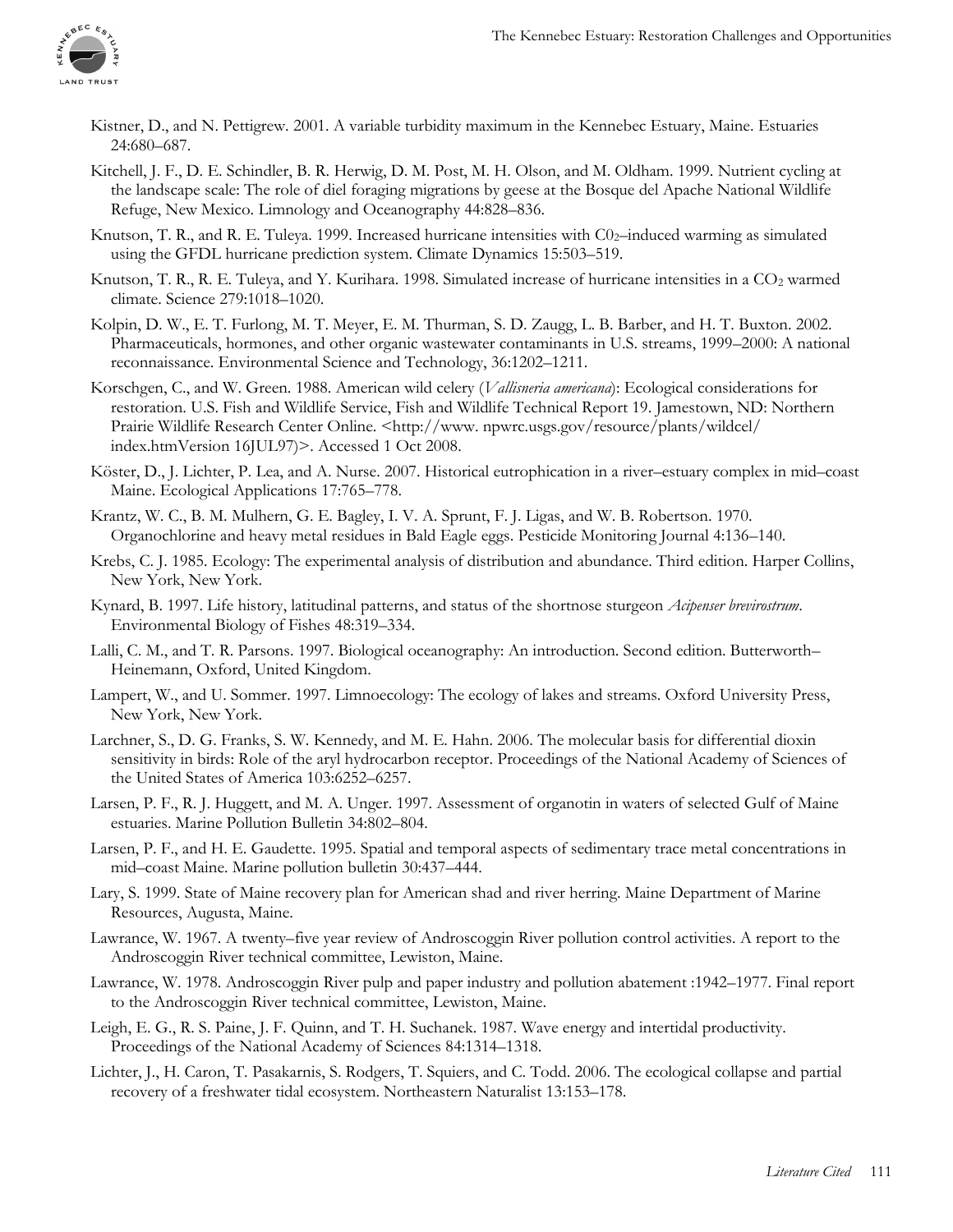

- Lotze, H. K., H. S. Lenihan, B. J. Bourque, R. H. Bradbury, R. G. Cooke, M. C. Kay, S. M. Kidwell, M. X. Kirby, C. H. Peterson, and J. B. Jackson. 2006. Depletion, degradation, and recovery potential of estuaries and coastal seas. Science 23:1806–1809.
- Lougheed, V., B. Crosbie, and P. Chow–Fraser. 1998. Predictions on the effect of common carp Cyprinus carpio) exclusion on water quality, zooplankton, and submergent macrophytes in a Great Lakes wetland. Canadian Journal of Fisheries and Aquatic Sciences 55:1189–1197.
- Lougheed, V., and P. Chow–Fraser. 2001. Spatial variability in the response of lower trophic levels after carp exclusion from a freshwater marsh. Journal of Aquatic Ecosystem Stress and Recovery 9:21–34.
- MacAvoy, S. E., S. A. Macko, S. P. McIninch, and G. C. Garman. 2002. Marine nutrient contributions to freshwater apex predators. Oecologia 122:568–573.
- Maine Center for Disease Control and Prevention (MCDCP). 2005. The Maine family fish guide: Advice from the Maine Center for Disease Control and Prevention. Maine Center for Disease Control and Prevention, Augusta, Maine.
- Maine Center for Disease Control and Prevention (MCDCP). 2008. Fish consumption advisory. <http:// www.maine.gov/dhhs/eohp/fish/saltwater.htm>. Accessed 19 Aug 2008.
- Maine Department of Environmental Protection (MDEP). 1979. The Kennebec River, 1978 water quality: A historic perspective. Maine Department of Environmental Protection, Augusta, Maine.
- Maine Department of Environmental Protection (MDEP). 1996. 1994 Surface water ambient toxics monitoring program. Maine Department of Environmental Protection, Augusta, Maine.
- Maine Department of Environmental Protection (MDEP). 1997. 1995 Surface water ambient toxics ,onitoring program. Maine Department of Environmental Protection, Augusta, Maine.
- Maine Department of Environmental Protection (MDEP). 2000. Kennebec River modeling report. Bureau of Land and Water Quality, Division of Environmental Assessment, Maine Department of Environmental Protection, Augusta, Maine.
- Maine Department of Environmental Protection (MDEP). 2001*a*. Tabular presentation of sources of dioxin in Maine: August 2001. <http://maine.gov/dep/dioxin/inventory.htm>. Accessed 5 November 2008.
- Maine Department of Environmental Protection (MDEP). 2001*b*. 1999 Surface water ambient toxics monitoring program. Maine Department of Environmental Protection, Augusta, Maine.
- Maine Department of Environmental Protection (MDEP). 2007. Dioxin monitoring program (Including data on dioxin–like PCBs collected in the surface water ambient toxics onitoring program) 2006 Report. Maine Department of Environmental Protection, Augusta, Maine.
- Maine Department of Environmental Protection (MDEP). 2008. 2007 Surface water ambient toxics monitoring program. Maine Department of Environmental Protection, Augusta, Maine.
- Maine Department of Marine Resources (MDMR). 1996. American rel (*Anguilla rostrata*) species management plan. Prepared by the Joint Department of Marine Resources and Department of Inland Fisheries and Wildlife Committee on American Eel Management for Maine. Maine Department of Marine Resources and Department of Inland Fisheries and Wildlife, Augusta, Maine.
- Maine Department of Marine Resources (MDMR). 2004. Status of the Kennebec River watershed. anadromous fish testoration program. Maine Department of Marine Resources, Augusta, Maine.
- Maine Department of Marine Resources (MDMR). 2007. Kennebec River anadromous fish restoration: annual progress report–2007. Maine Department of Marine Resources, Augusta, Maine.
- Maine Department of Marine Resources (MDMR). 2008*a*. Historical Maine fisheries landings data. <http:// www.maine.gov/dmr/commercialfishing/historicaldata.htm.> Accessed 8 Sept 2008.
- Maine Department of Marine Resources (MDMR). 2008*b*. Preliminary 2007 Maine commercial fishing landings by ex–vessel value. <http://www.maine.gov/dmr/ commercialfishing/ documents/2007LandingsByValue.PieChart.pdf>. Accessed 9 October 2008.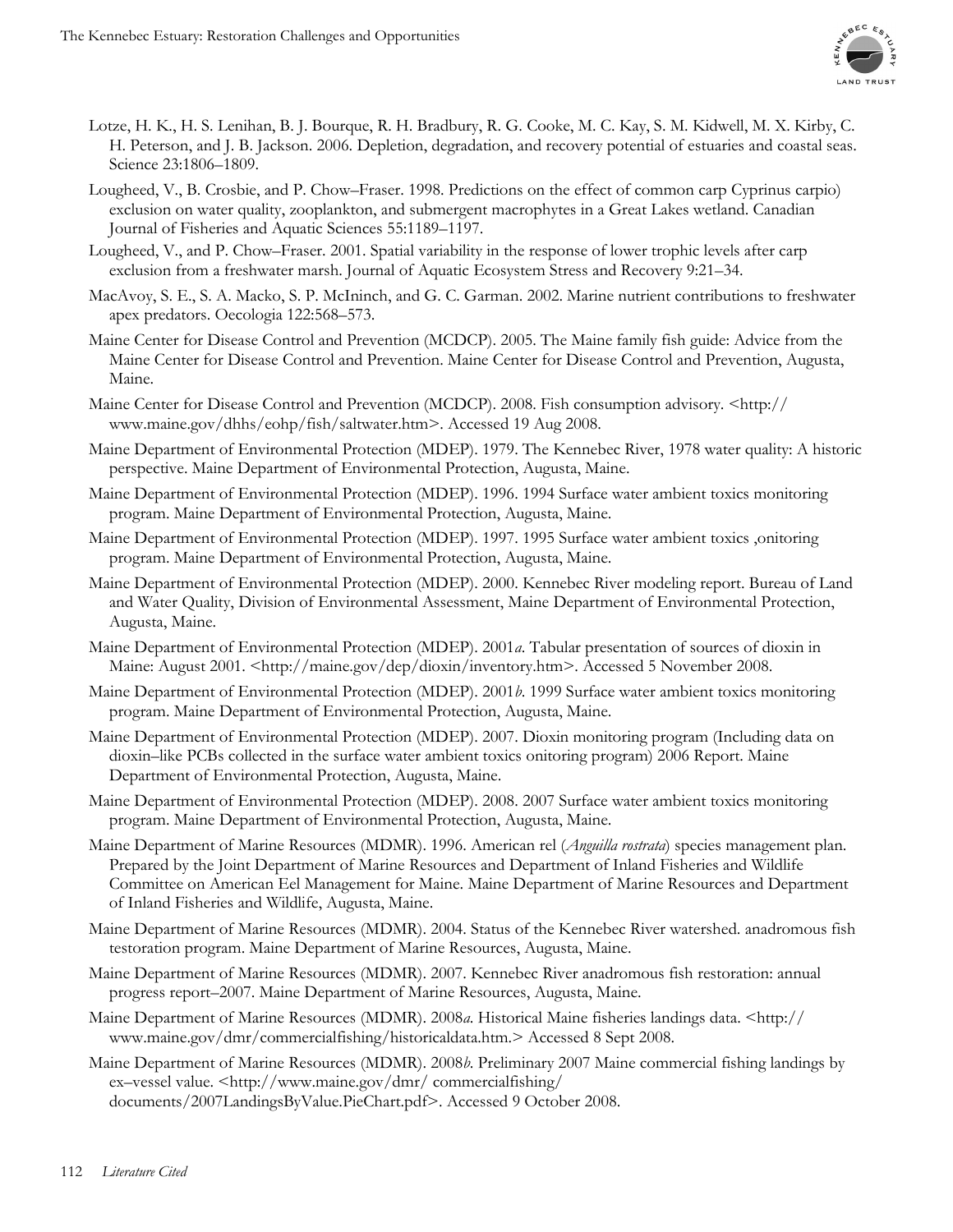

- Maine Department of Marine Resources (MDMR). 2008*c*. Maine river herring fact sheet. Maine Department of Marine Resources. <http://www.maine.gov/dmr/searunfish/alewife/>. Accessed 10 Aug 2008.
- Maine Department of Marine Resources (MDMR). 2008*d*. Fish passage at the Lockwood Dam on the Kennebec River. <http://www.maine.gov/dmr/searunfish/kennebec/>. Accessed 10 Aug 2008.
- Maine Department of Marine Resources (MDMR). 2008*e*. Androscoggin river project. <http://www.maine.gov/ dmr/searunfish/programs/androscoggin.htm>. Accessed 14 July 2008.
- Maine Department of Marine Resources (MDMR). 2008*f*. Listing of Maine smelt camps. <http://www.maine.gov/ dmr/recreational/smeltcamps/>. Accessed 15 Sept 2008.
- Maine Department of Marine Resources and Maine Department of Environmental Protection (MDMR and MDEP). 2008. Report on fish passage plans and standards to the Joint Standing Committee on Marine Resources and the Joint Standing Committee on Natural Resources in Response to Resolved Chapter 109 LD 1528, LR 1911). June 30, 2008. Maine Department of Marine Resources and Maine Department of Environmental Protection, Augusta, Maine.
- Maine Natural Areas Program (MNAP). 2008*a*. Focus areas of ecological significance. Merrymeeting Bay. <http:// www.mainenaturalareas.org/docs/program\_ activities/ links/Landtrust/MerrymeetingBay.pdf>. Accessed 21 July 2008.
- Maine Natural Areas Program (MNAP). 2008*b*. Maine Natural Areas Program focus area. <Descriptions.http:// www.mainenaturalareas.org/docs/program\_activities/land\_ trust\_ descriptions.php#Sagadahoc\_County>. Accessed 10 Oct 2008.
- Manny, B. A., W. C. Johnson, and R. G. Wetzel. 1994. Nutrient additions by waterfowl to lakes and reservoirs: predicting their effects on productivity and water quality. Hydrobiologia 279–280:121–132.
- Mayer, L., D. Townsend, N. Pettigrew, T. Loder, W. Wong, D. Kistner-Morris, A. Laursen, A. Schoudel, C. Conairis, J. Brown, and C. Newell. 1996. The Kennebec, Sheepscot and Damariscotta River estuaries: seasonal oceanographic data. Department of Oceanography, University of Maine, Orono.
- McCleave, J., S. Fried, and A. Towt. 1977. Daily movements of shortnose sturgeon, Acipenser brevirostrum, in a Maine estuary. Copeia 1977:149–157.
- McCormick, S., R. Cunjak, B. Dempson, M. O'Dea, and J. Carey. 1999. Temperature–related loss of smolt characteristics in Atlantic salmon (*Salmo salar*) in the wild. Canadian Journal of Fisheries and Aquatic Sciences 56:1649–1658.
- McCormick, S. D., L. P. Hansen, T. P. Quinn, and R. L. Saunders. 1998. Movement, migration, and smolting of Atlantic salmon (*Salmo salar*). Canadian Journal of Fisheries and Aquatic Sciences 55:77–92.
- McCubbin Consultants. 2003. Current technology for control of phosphorus and BOD discharges in effluents from three Kraft pulp mills on the Androscoggin River. Report prepared for the State of Maine Department of Environmental Protection, Augusta, Maine.
- McKeen, J. 1853. Some accounts of the early settlements at Sagadahock and on the Androscoggin River. Article V. Collections of the Maine Historical Society V. III, Portland, Maine.
- Meserve, N. 2008. 2008 Review of the Atlantic States Marine Fisheries Commission fishery management plan for Atlantic striped bass (*Morone saxatilis*) 2007 fishing year. Atlantic States Marine Fisheries Commission, Washington, D.C.
- Mitsch, W., and J. Gosselink. 1993. Wetlands (2nd ed.) John Wiley and Sons, New York, New York.
- Moore, S., and J. Sowles. In press. Local-scale ecosystem-based fisheries in a Gulf of Maine estuary: managing for complexity, adapting to uncertainty. Coastal and Marine Fisheries: Dynamics, Management, and Ecosystem Science.
- Mower, B. 2007. Dioxin monitoring program: State of Maine, 2006. Maine Department of Environmental Protection Augusta, Maine.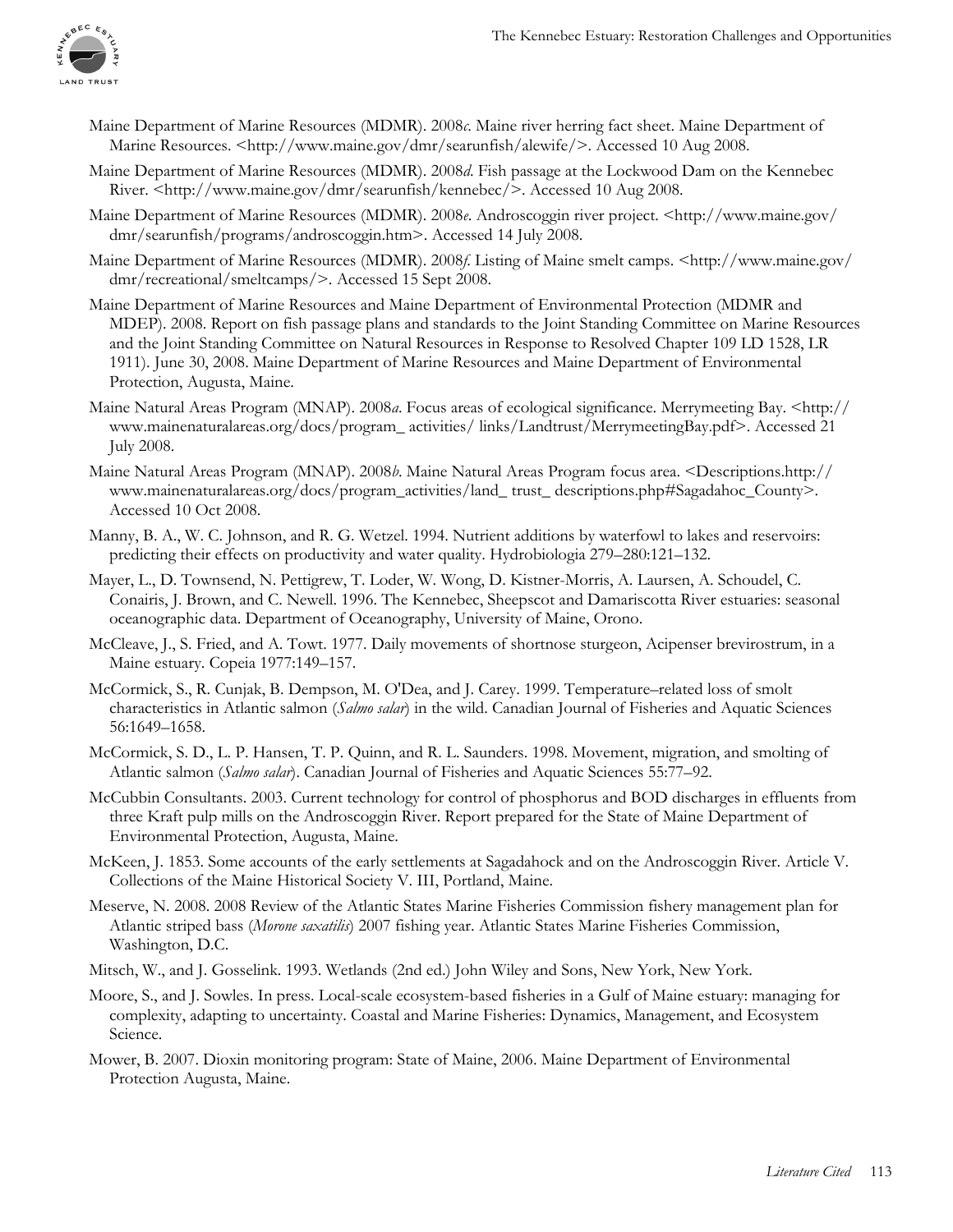

- Murawski, S., Clayton, G., Reed, R., and C. Cole. 1980. Movement of spawning rainbow smelt, Osmerus mordax, in a Massachusetts estuary. Estuaries 3:308–314.
- Naiman R., R. Bilby, D. Schindler, and J. Helfield. 2002. Pacific salmon, nutrients, and the dynamics of freshwater and riparian ecosystems. Ecosystems 5:399–417.
- National Assessment Synthesis Team (NAST). 2001. Climate change impacts on the United States: The potential consequences of climate variability and change. U.S. Global Change Research Program. Cambridge University Press, Cambridge, UK.
- National Institutes of Health (NIH). 2008. National Institutes of Environmental Health Sciences dioxins webpage. <http://www.niehs.nih.gov/health/topics/agents/dioxins/ index.cfm>. Accessed 17 August 2008.
- National Marine Fisheries Service (NMFS). 1998. Final recovery plan for the shortnose sturgeon Acipenser brevirostrum. National Oceanic and Atmospheric Administration, National Marine Fisheries Service, Silver Spring, Maryland.
- National Marine Fisheries Service (NMFS). 2003*a*. National Marine Fisheries Service Endangered Species Act Biological Opinion–Maintenance dredging of Bath Iron Works sinking basin, Kennebec River, Maine F/ NER/2003/01220. <http://el.erdc.usace.army.mil/ tessp/pdfs/BathIronWorksBO2003.pdf>. Accessed on 11 Sept 2008.
- National Marine Fisheries Service (NMFS). 2003*b*. National Marine Fisheries Service Endangered Species Act Biological Opinion–Emergency dredging of federal navigation channel, Kennebec River, Maine F/ NER/2003/01461. <http://el.erdc.usace.army.mil/ tessp/pdfs/Kennebec%20Rv%20Emer%20Dredging% 20BO%202003.pdf>. Accessed 11 Sept 2008.
- National Oceanic and Atmospheric Administration (NOAA). 1994. Gulf of Maine point source inventory: a summary by watershed for 1991. National Oceanic and Atmospheric Administration Strategic Environmental Assessment Division, Silver Springs, Maryland.
- National Oceanic and Atmospheric Administration (NOAA). 1997. NOAA's estuarine eutrophication survey. Volume 3. North Atlantic Region. National Oceanic and Atmospheric Administration, Silver Spring, Maryland.
- National Oceanic and Atmospheric Administration (NOAA). 2008*a*. Tides and currents in the Kennebec River, Maine. <http://tidesandcurrents.noaa.gov/gmap3/index.shtml? type =VerifiedData&region=Maine>. Accessed 1 Sept 2008.
- National Oceanic and Atmospheric Administration (NOAA). 2008*b*. Species of concern: Atlantic Sturgeon *Acipenser oxyrinchus oxyrinchus*). <http://www.nmfs.noaa.gov/pr/pdfs/species/ rainbowsmelt\_detailed.pdf> Accessed 11 September 2008.
- National Oceanic and Atmospheric Administration (NOAA). 2008*c*. Species of concern: Rainbow Smelt Osmerus mordax). <http://www.nmfs.noaa.gov/pr/pdfs/species/ rainbowsmelt\_detailed.pdf> Accessed 11 September 2008.
- National Research Council (NRC). 2004. Atlantic salmon in Maine. Committee on Atlantic Salmon in Maine, Ocean Studies Board, Division of Earth and Life Sciences. National Academy Press, Washington, D.C.
- Nedeau, E., M. McCollough, and B. Swartz. 2000. The freshwater mussels of Maine. Maine Department of Inland Fisheries and Wildlife, Augusta, Maine.
- New England Regional Assessment Group (NERAG). 2001. Preparing for a changing climate: The potential consequences of climate variability and change. New England regional overview. U.S. Global Change Research Program, University of New Hampshire, Durham, New Hampshire.
- New England River Basins Commission. 1979. Kennebec River basin overview. Boston, Massachusetts.
- New Hampshire Department of Environmental Services (NHDES). 2001. The New Hampshire dioxin reduction strategy. New Hampshire Department of Environmental Services, Manchester, New Hampshire.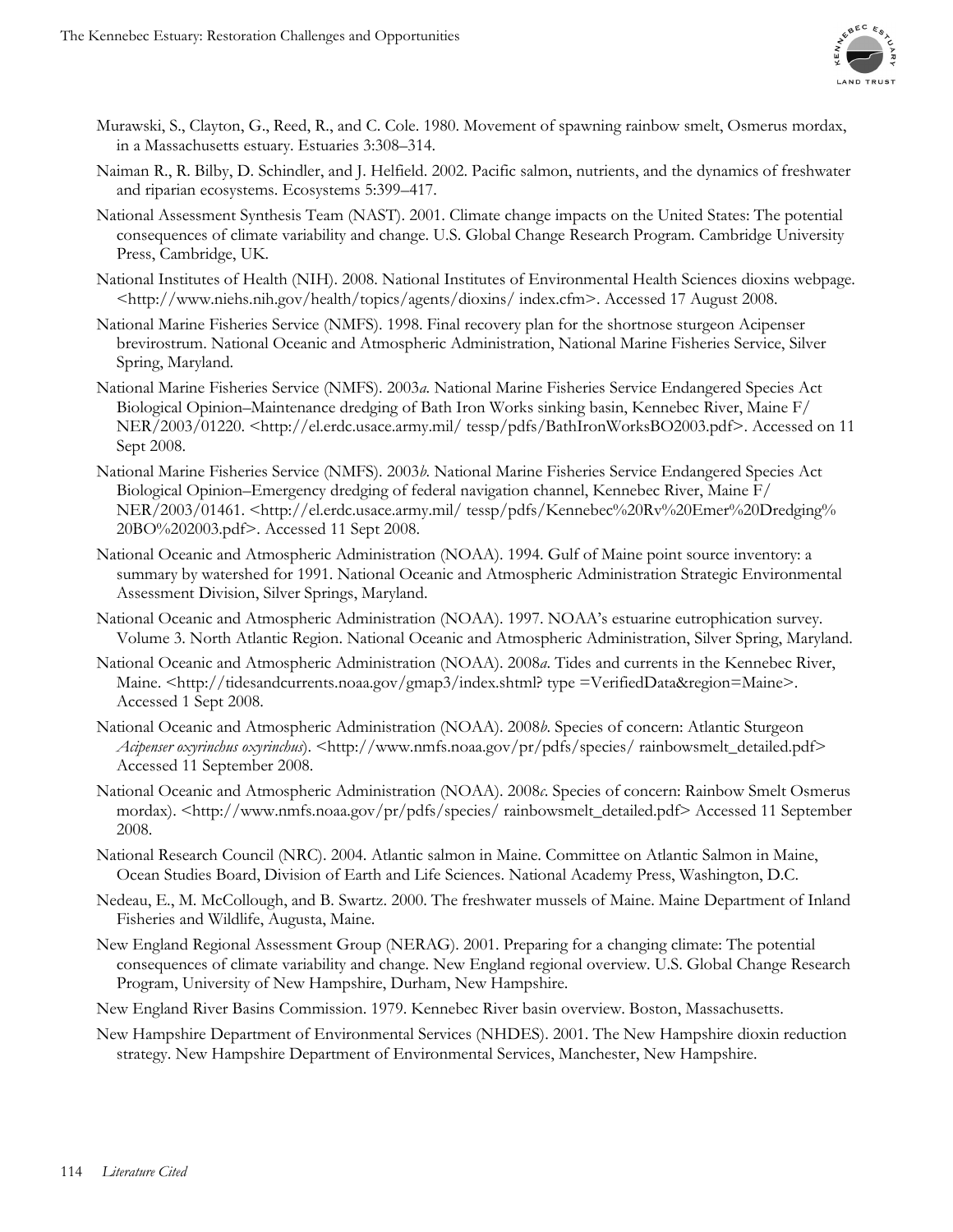

- Nieder, W., E. Barnaba, S. Findlay, S. Hoskins, N. Holochuck, and E. Blair. 2004. Distribution and abundance of submerged aquatic vegetation and *Trapa natans* in the Hudson River estuary. Journal of Coastal Research Special Issue 45:150–161.
- Nixon, S. 1997. Prehistoric nutrient inputs and productivity in Narragansett Bay. Estuaries 20:253–261.
- Noble, F. T. 1905. The ducks of Merrymeeting Bay in the season of 1905. The Journal of the Maine Ornithological Society 7:65–70.
- Noel-Lambot, F., and J. M. Bouquegneau. 1977. Comparative study of toxicity, uptake and distribution of Cd and Hg in the eel *Anguilla anguilla*. Bulletin of Environmental Contamination and Toxicology 18:418–424.
- Northeast Climate Impacts Assessment Team (NECIAT). 2006. Climate change in the U.S. Northeast. A Report of the Union of Concerned Scientists. Cambridge, Massachusetts.
- Odum, W. 1988. Comparative ecology of tidal freshwater and salt marshes. Annual Review of Ecology and Systematics 19:147–176.
- Odum, W., T. Smith, J. Hoover, and C. McIvor. 1984. The ecology of tidal freshwater marshes of the United States east coast: a community profile FWS/OBS–83117. United States Fish and Wildlife Service, Washington, D.C.
- Ojeda, F. P., and J. H. Dearborn. 1991. Feeding ecology of benthic mobile predators: experimental analyses of their influence in rocky subtidal communities of the Gulf of Maine. Journal of Experimental Marine Biology and Ecology 149:13–44.
- Oliveira, K., and J. McCleave. 2000. Variation in population and life history traits of the American eel, *Anguilla rostrata*, in four rivers in Maine. Environmental Biology of Fishes 59:141–151.
- Owen, H. 1936. The Edward Clarence Plummer History of Bath, Maine. The Times Company, Bath, Maine.
- Palmer, R. S. 1949. Maine Birds. Bulletin of the Museum of Comparative Zoology at Harvard College. Volume 102. Cambridge, Massachusetts.
- Parkos, J., V. Santucci, and D. Wahl. 2003. Effects of adult common carp (*Cyprinus carpio*) on multiple trophic levels in shallow mesocosms. Canadian Journal of Fisheries and Aquatic Sciences 60:182–192.
- Parmenter, R. R., and V. A. Lamarra. 1991. Nutrient cycling in a freshwater marsh: The decomposition of fish and waterfowl carrion. Limnology and Oceanography 36:976–987.
- Pilgrim, W., L. Poissant, and L. Trip. 2000. The northeast states and eastern Canadian provinces mercury study: a framework for action: summary of the Canadian Chapter. Science of the Total Environment 261:177–184.
- Pugh, D. 2004. Changing sea levels: Effects of tides, weather and climate. Cambridge University Press, Cambridge, United Kingdom.
- Rahmstorf, S. 2007. A semi–empirical approach to projecting future sea–level rise. Science 315:368–370.
- Rice, C. P., P. W. O'Keefe, and T. J. Kubiak. 2003. Sources, pathways, and effects of PCBs, dioxins, and dibenzofurans. Pages 504–613 in D. J. Hoffman, B. A. Rattner, G. A. Burton, and J. Cairns, editors. Handbook of Ecotoxicology (2nd ed.). Lewis Publishers, Boca Raton, Florida.
- Richkus, W., and G. DiNardo. 1984. Current status and biological characteristics of the anadromous alosid stocks of the eastern United States: American shad, hickory shad, alewife, and blueback herring. Interstate Fisheries Management Program, Atlantic States Marine Fisheries Commission, Washington, D.C.
- Robinson, K., S. Flanagan, J. Ayotte, K. Campo, A. Chalmers, J. Coles, and T. Cuffney. 2004. Water quality in New England coastal basins, Maine, New Hampshire, Massachusetts, and Rhode Island, 1999–2001. United States Geological Survey Circular 1226. United States Geological Survey, Washington, D.C.
- Roman, C., N. Jaworski, F. Short, S. Findlay, and R. Warren. 2000. Estuaries of the northeastern United States: habitat and land use signatures. Estuaries 23:743–764.
- Rupp, R. 1968. Life history and ecology of the smelt (*Osmerus mordax*) in the inland waters of Maine. Final Report, Federal Aid to Fish Project F–10–R, Maine Department of Inland Fish and Game, Augusta, Maine.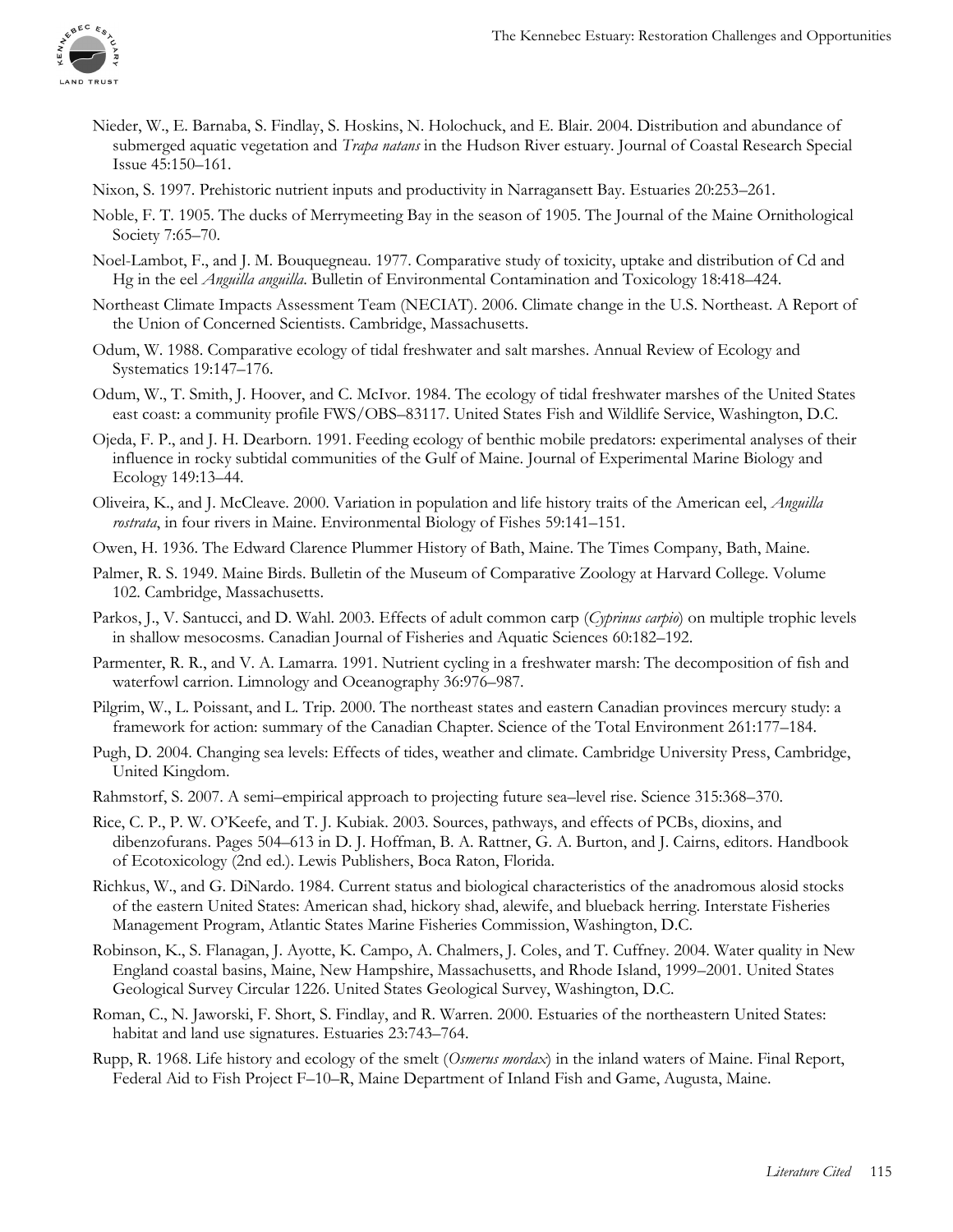

- Rushton, C., M. Smith, T. Squiers, and L. Flagg. 1990. 1989 Brunswick fishway report. Maine Department of Marine Resources, Augusta, Maine.
- Sand–Jensen, K. 1998. Influence of submerged macrophytes on sediment composition and near–bed flow in lowland streams. Freshwater Biology 39:663–679.
- Sanford, E., D. Bermudez, M. D. Bertness, and S. D. Gaines. 1994. Flow, food supply and acorn barnacle population dynamics. Marine Ecology Progress Series 104:49–62.
- Saunders, R., M. Hachey, and C. Fay. 2006. Maine's diadromous fish community: Past, present, and implications for Atlantic salmon recovery. Fisheries 31:537–547.
- Scavia, D., J. C. Field, D. F. Boesch, R. W. Buddemeier, V. Burnkett, D. R. Cayan, M. Fogarty, M. A. Harwell, R. W. Howarth, C. Mason, D. J. Reed, T. C. Royer, A. H. Sallenger, and J. G. Titus. 2002. Climate change impacts on U.S. coastal and marine ecosystems. Estuaries 25:149–164.
- Simpson, R., R. Good, M. Leck, and D. Whigham. 1983. The ecology of freshwater tidal wetlands. Bioscience 33:255–259.
- Slovinsky, P. A. and S. M. Dickson. 2006. Impacts of future sea level rise on the coastal floodplain. MGS Open– File 06–14. Maine Geological Survey, Augusta, Maine.
- Smith, A. E., and E. Frohmberg. 2008. Evaluation of the health implications of levels of polychlorinated dibenzo–p –dioxins (dioxins) and polychlorinated dibenzofurans (furans) in fish from Maine rivers: 2008 Update. Maine Center for Disease Control, Augusta, Maine.
- Smith, D. G. and K. A. Tighe. 2002. Freshwater eels. Family Anguilidae. Pages 93–95 in B. B. Collette and G. Klein-MacPhee, editors. Bigelow and Schroeder's Fishes of the Gulf of Maine. Smithsonian Institution Press, Washington, D.C.
- Smith V., S. Joyce, and R. Howarth. 2006. Eutrophication of freshwater and marine ecosystems. Limnology and Oceanography 51:351–355.
- Souther, C. 2005. Biogeochemistry of the Kennebec Estuary: an honors project for the Department of Biology. Bowdoin College, Brunswick, Maine.
- Spencer, H. 1957. Merrymeeting Bay: Maine's waterfowl haven. Game Division Leaflet Series. Volume 1, Number 1. Maine Department of Inland Fisheries and Game, Augusta, Maine.
- Spencer, H. 1959. Merrymeeting Bay investigations. Project Number W–37–R–7. Maine Department of Inland Fisheries and Wildlife, Augusta, Maine.
- Spencer, H. 1960. Merrymeeting Bay investigations. Project Number W–37–R–9. Maine Department of Inland Fisheries and Wildlife, Augusta, Maine.
- Spencer, H. 1961. Merrymeeting Bay investigations. Project Number W–37–R–10. Maine Department of Inland Fisheries and Wildlife, Augusta, Maine.
- Spencer, H. 1966. Merrymeeting Bay investigations. Project Number W–37–R–14. Maine Department of Inland Fisheries and Wildlife, Augusta, Maine.
- Squiers, T. 1988. Anadromous fisheries of the Kennebec River estuary. Maine Department of Marine Resources, Augusta. Maine.
- Squiers, T., and L. Flagg. 1991. Restoration of striped bass to the Kennebec River in the state of Maine, U.S.A. Maine Department of Marine Resources, Augusta Maine.
- Squiers, T., L. Flagg, M. Smith, K. Sherman, and D. Ricker. 1981. American shad enhancement and status of sturgeon stocks in selected Maine waters. Final Report to the National Marine Fisheries Service, Gloucester, Massachusetts. Maine Department of Marine Resources, Augusta Maine.
- Squiers, T., M. Robillard, and N. Gray. 1993. Assessment of potential shortnose sturgeon spawning sites in the upper tidal reach of the Androscoggin River: Final report of results to the Maine Department of Transportation. Maine Department of Marine Resources, Augusta, Maine.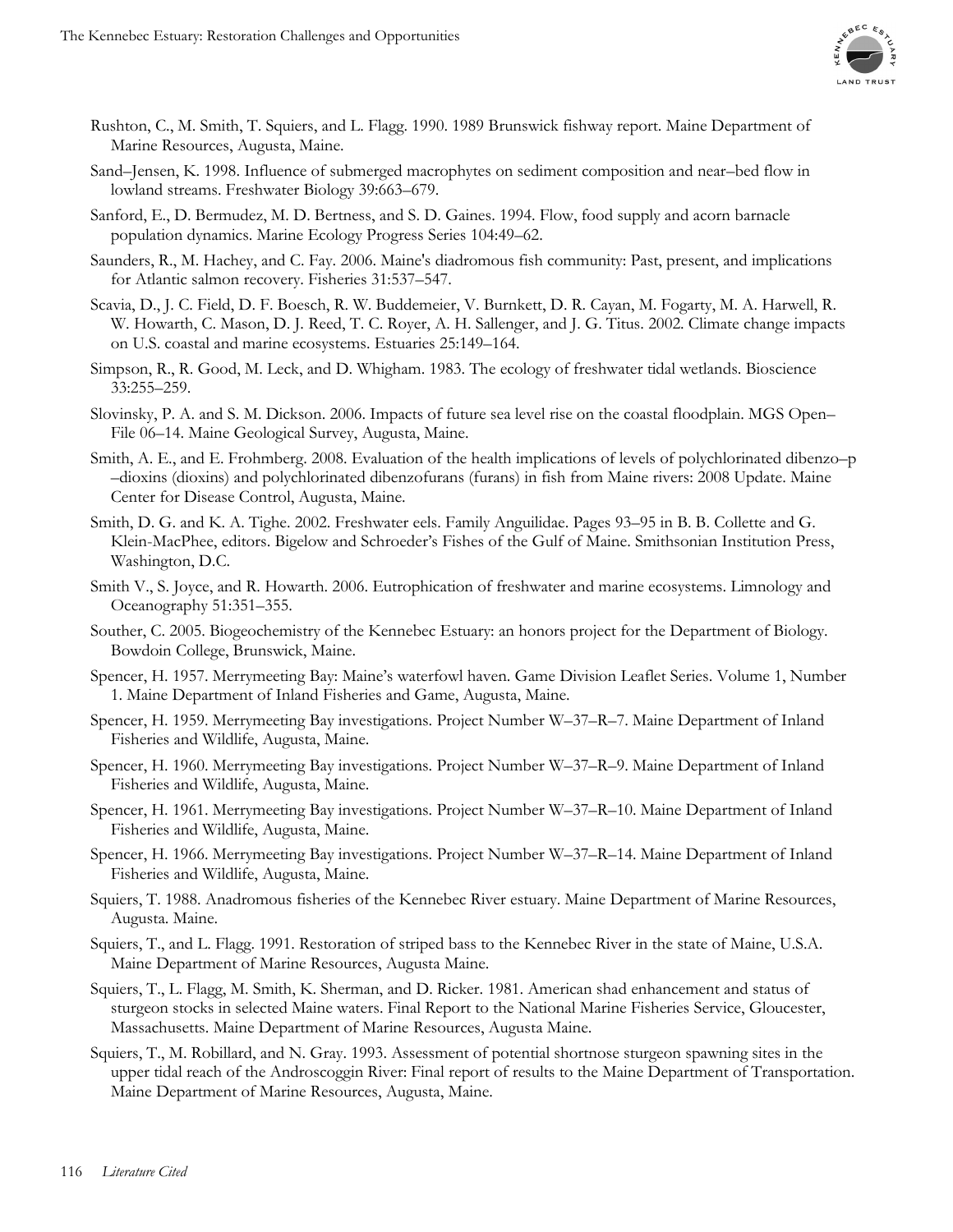

- Squiers, T., and M. Smith. 1979. Distribution and abundance of shortnose sturgeon in the Kennebec River estuary. Final Report to the National Marine Fisheries Service, Gloucester, Massachusetts. Maine Department of Marine Resources Augusta, Maine.
- Squiers, T., M. Smith, and L. Flagg. 1981. Distribution and abundance of shortnose and Atlantic sturgeon in the Kennebec River estuary. Maine Department of Marine Resources, Augusta Maine.
- Squiers, T., M. Smith, and L. Flagg. 1982. American shad enhancement and status of sturgeon stocks in selected Maine waters 1979–1982. Completion Report: Maine AFC–20. Maine Department of Marine Resources, Augusta, Maine.
- Steneck, R. S., S. D. Hacker, and M. N. Dethier. 1991. Mechanisms of competitive dominance between crustose coralline algae: an herbivore–mediated competitive reversal. Ecology 72:938–950.
- Steneck, R. S., M. H. Graham, B. J. Bourque, D. Corbett, J. M. Erlandson, J. A. Estes, and M. J. Tegner. 2002. Kelp forest ecosystems: Biodiversity, stability, resilience and future. Environmental Conservation 29:436–459.
- Stevenson, C. 1898. The shad fisheries of the Atlantic coast of the United States. Report of the Commissioner for the year ending June 30, 1898 Part XXIV. United States Commission of Fish and Fisheries, Washington, D.C.
- Stevenson, J., L. Staver, and K. Staver. 1993. Water quality associated with survival of submersed aquatic vegetation along an estuarine gradient. Estuaries 16:346–361.
- Stewart, P. W., J. Reihman, E. I. Lonky, T. J. Darvill, and J. Pagano. 2003. Cognitive development in preschool children prenatally exposed to PCBs and MeHg. Neurotoxicology and Teratology 25:11–22.
- Stumpf, R., and P. Goldschmidt. 1992. Remote sensing of suspended sediment discharge into the Western Gulf of Maine during the April 1987 100–year flood. Journal of Coastal Research 8:218–225.
- Taylor, C. 1951. A survey of former shad streams in Maine. Special Scientific Report: Fisheries No. 66, United States Department of the Interior, United States Fish and Wildlife Service, Washington, D.C.
- U.S. Army Corps of Engineers (USACE). 1990. Flood damage reduction: Main Report, Saugus River and tributaries. New England Division, Concord, Massachusetts.
- U.S. Army Corps of Engineers (USACE). 2008. The environmental residue–effects database (ERED). <http:// el.erdc.usace.army.mil/ered/>. Accessed 11 October 2008.
- U.S. Environmental Protection Agency (USEPA). 1987. Integrated risk information Ssstem p, p'–Dichlorodiphenyl –trichloroethane (DDT) (CASRN 50–29–3) \_\_II.A.1. Weight–of–Evidence Characterization. <http:// www.epa.gov/iris/subst/0147.htm#woe>. Accessed 3 September 2008.
- U.S. Environmental Protection Agency (USEPA). 1999. Integrated risk information system (IRIS) on PCBs. United States Environmental Protection Agency, National Center for Environmental Assessment, Office of Research and Development, Washington, DC.
- U.S. Environmental Protection Agency (USEPA). 2000. EPA and 3M announce phase out of PFOs. Press Release. United States Environmental Protection Agency, Washington D.C.
- U.S. Environmental Protection Agency (USEPA). 2001*a*. Ambient water quality criteria recommendations: information supporting the development of state and tribal nutrient criteria for rivers and streams in nutrient ecoregion VII Nutrient–Poor, Largely Glaciated Upper Midwest and Northeast including all or parts of the States of Maine, New Hampshire, Vermont, Massachusetts, New York, New Jersey, Pennsylvania, Michigan, Wisconsin, and Minnesota, and the authorized Tribes within the Ecoregion EPA–822–B–01–015. United States Environmental Protection Agency, Office of Water, Office of Science and Technology, Health and Ecological Criteria Division, Washington D.C.
- U.S. Environmental Protection Agency (USEPA). 2001*b*. Mercury update: Impact on fish advisories. United States Environmental Protection Agency, Washington D.C.
- U.S. Environmental Protection Agency (USEPA). 2007*a*. National estuary program coastal condition report. <http://www.epa.gov/owow/oceans/nepccr/index.html>. Accessed on 15 July 2008.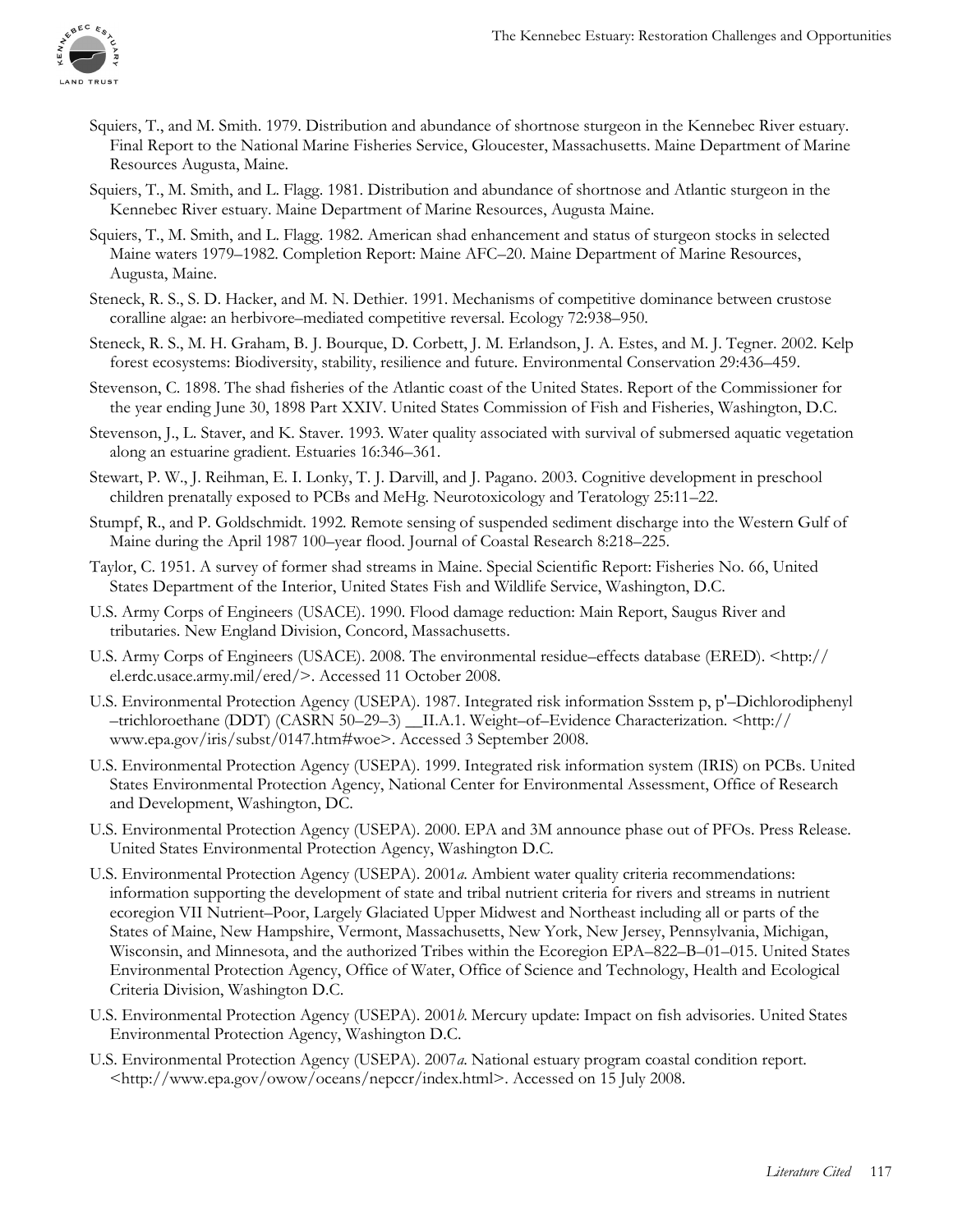

- U.S. Environmental Protection Agency (USEPA). 2007*b*. Pharmaceuticals in the environment: Overview of concerns and stewardship. <http://www.fs.fed.us/sustainableoperations/ documents/susops-summit07-Tyler.pdf>. Accessed 30 October 2008.
- U.S. Environmental Protection Agency (USEPA). 2008. Mercury effects. <http://www.epa.gov/mercury/ effects.htm>. Accessed 31 August 2008.
- U.S. Fish and Wildlife Service (USFWS). 1981. Interim regional policy for New England stream flow recommendations: Region I, Concord, New Hampshire.
- U.S. Fish and Wildlife Service (USFWS). 2007. 12 month finding on a petition to list the American eel as threatened or endangered. Federal Register. 72:4967–4997.
- U.S. Geological Survey (USGS). 1999. The quality of our nation's waters– nutrients and pesticides: United States Geological Survey Circular 1225. United States Geological Survey, Washington, D.C.
- Vitousek P., J. Aber, R. Howarth, G. Likens, P. Matson, D. Schindler, W. Schlesinger and D. Tilman. 1997. Human alteration of the global nitrogen cycle: sources and consequences. Ecological Applications 7:737–750.
- Walsh, C. L., and C. G. Kilsby. 2007. Implications of climate change on flow regime affecting Atlantic salmon. Hydrology and Earth System Sciences 11:1127–1143.
- Walker, M. K., P. M. Cook, A. R. Batterman, B. C. Butterworth, C. Berini, J. J. Libal, L. C. Hufnagle, and R. E. Peterson. 1994. Translocation of 2,3,7,8–tetrachlorodibenzo–p–dioxin from adult female lake trout (*Salvelinus namaycush*) to oocytes: Effects on early life stage development and sac fry survival. Canadian Journal of Fisheries and Aquatic Sciences 51:1410–1419.
- Walsch, M., M. Bain, T. Squiers, J. Waldman, and I. Wirgin. 2001. Morphological and genetic variation among shortnose sturgeon *Acipenser brevirostrum* from adjacent and distant rivers. Estuaries 24:41–48.
- Ward, A. E. 1999. Maine's coastal wetlands. 1. Types, distribution, rankings, functions and values. Maine Department of Environmental Protection, Augusta, Maine.
- Welch L. J. 1994. Contaminant burdens and reproductive rates of bald eagles breeding in Maine. MS Thesis, University of Maine.
- Wheeler, G., and H. Wheeler. 1878. History of Brunswick, Topsham, and Harpswell, Maine. Alfred Mudge and Son, Printers, Boston, Massachusetts.
- Wippelhauser, G. 2008. Striped bass and American shad restoration and monitoring. Project #F–41–R–14 Annual Report. Maine Department of Marine Resources, Hallowell, Maine.
- Whipple, G. C. 1907. Quality of the Kennebec River water in Water resources of the Kennebec River Basin, Maine by H. Barrows. Washington Government Printing Office, Washington D.C.
- Whittaker, R., and G. Likens. 1973. Primary production: the biosphere and man. Human Ecology 1:357–369.
- Wirgin, I., C. Grunwald, E. Carlson, J. Stabile, D. Peterson, and J. Waldman. 2005. Range–wide population structure of shortnose sturgeon Acipenser brevirostrum based on sequence analysis of the mitochondrial DNA control region. Estuaries 28:406–421.
- Wolfe, M. F., S. Schwarzbach, and R. A. Sulaiman. 1998. Effects of mercury on wildlife: A comprehensive review. Environmental Toxicology and Chemistry 17:146–60.
- Wong, M., and D. Townsend. 1999. Phytoplankton and hydrography of the Kennebec Estuary, Maine. Marine Ecology Progress Series 178:133–144.
- Woodward and Curran. 2003. Androscoggin mills phosphorus reduction study. Prepared for: International Paper— Jay, ME, MeadWestvaco—Rumford, ME, Nexfor-Fraser—Berlin, NH August, 2003. Woodward and Curran, Portland, Maine.
- World Health Organization (WHO). 1997. Vector control: Methods for use by individuals and communities, lice. <http://www.who.int/docstore/water\_sanitation\_health/vectcontrol/ch25.htm>. Accessed 3 September 2008.